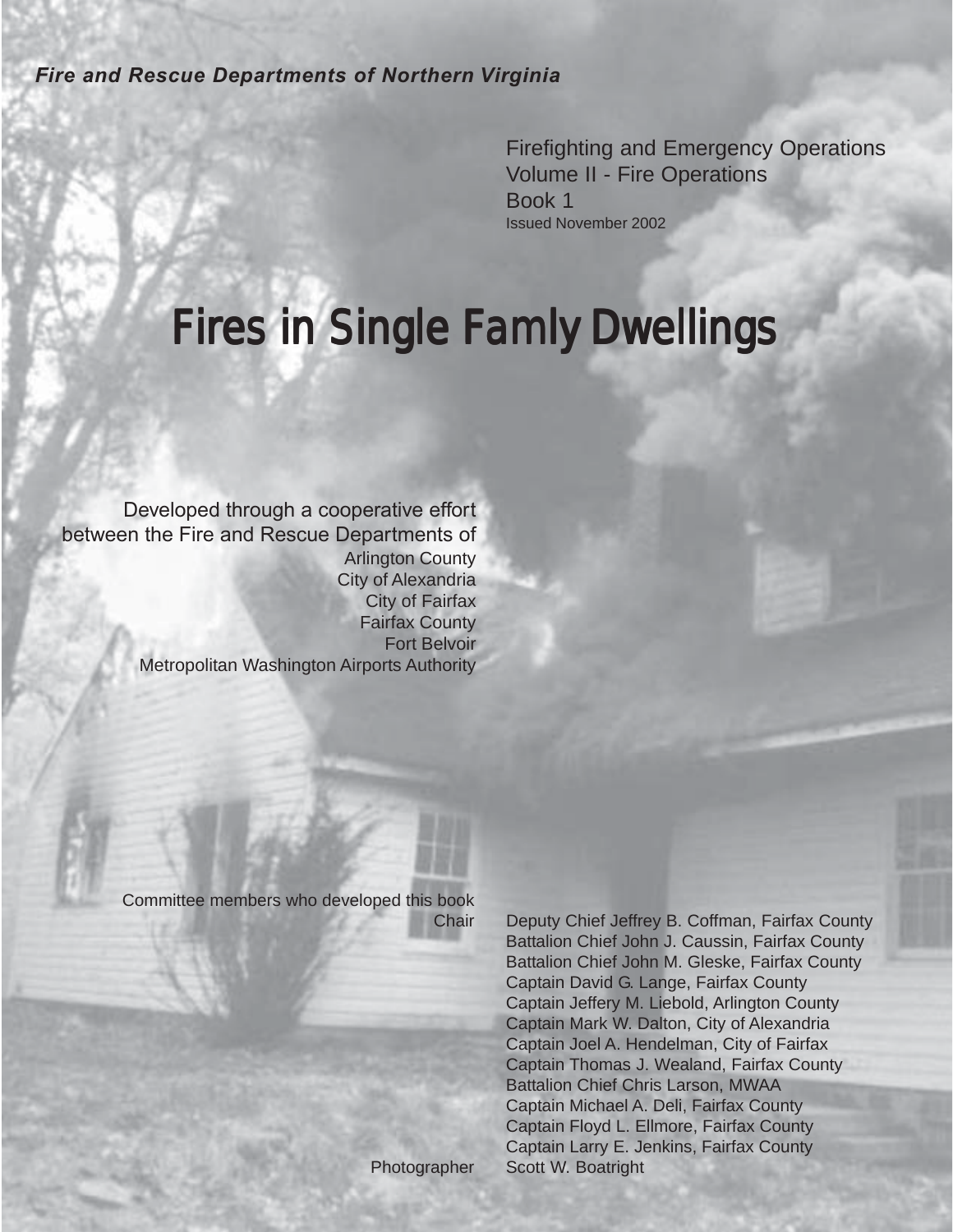# TABLE OF CONTENTS

## SINGLE-FAMILY DWELLING FIRES

- 1. Introduction
- 1.1 Background
- 1.2 Purpose
- 2. Description
- 2.1 Definition
- 2.2 Characteristics
- 3. Construction
- 3.1 Types
- 3.2 Roofs
- 3.3 Attics
- 3.4 Walls
- 3.5 Floors
- 3.6 Basements
- 3.7 Windows
- 3.8 Doors
- 3.9 Garages
- 3.10 General Features
- 4. Hazards
- 4.1 Life Hazards
- 4.2 Fire Hazards
- 4.3 Other Hazards
- 5. Fire Operations
- 5.1 Strategic Factors
- 5.2 Resources for Fire in Single-Family Dwellings
- 5.3 Apparatus Positioning for Fires in Single-Family Dwellings
- 6. Engine Company Tactics
- 6.1 Water Supply
- 6.2 On-Scene Report
- 6.3 Size Up and Situation Report
- 6.4 Initial Line
- 6.5 Back-Up Line
- 6.6 Line Above the Fire
- 6.7 Basement Fires
- 6.8 Garage Fires
- 6.9 Attic Fires
- 7. Truck and Rescue Company Tactics
- 7.1 Positioning<br>7.2 Initial Action
- **Initial Actions**
- 7.3 Forcible Entry
- 7.4 Rescue and Primary Search
- 7.5 Ventilation
- 7.6 Ladder Deployment
- 7.8 Basement Fires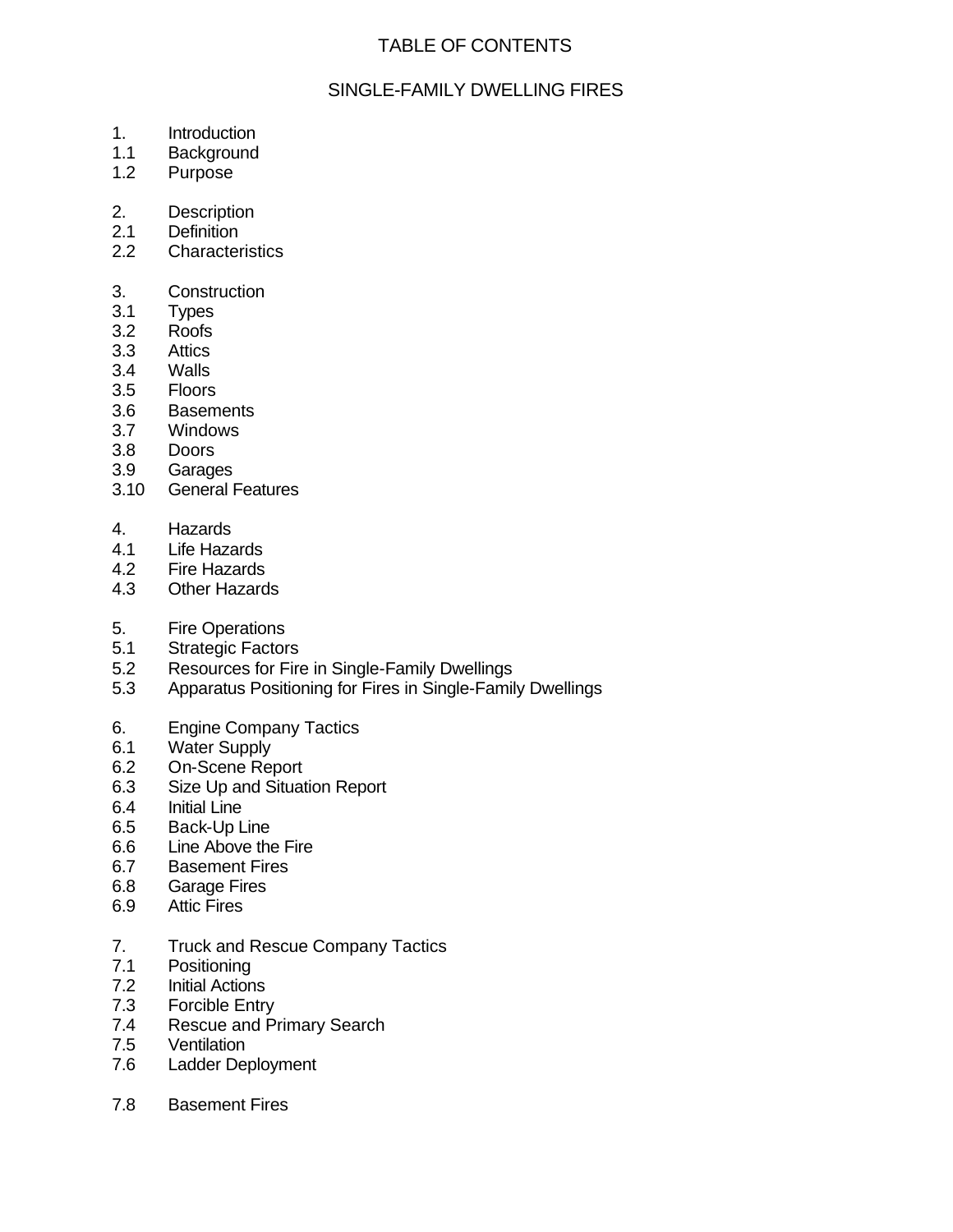## **EMERGENCY OPERATIONS MANUAL**

# **VOLUME II - STRUCTURAL FIREFIGHTING**

## **Single-Family Dwellings**

#### 1 INTRODUCTION

- 1.1 BACKGROUND
- 1.1.1 Statistically, the fatalities in single-family dwellings in Northern Virginia seem to mirror the national average. Most fires and fire fatalities occur in residential occupancies.
- 1.2 PURPOSE
- 1.2.1 To describe single-family dwellings, which comprise a large portion of the structures throughout Northern Virginia.
- 1.2.2 To point out the construction features of such buildings with regard to protecting life and extinguishing fires.
- 1.2.3 To describe the hazards associated with these types of structures and recommend precautions that should be taken.
- 1.2.4 To establish standard tactics for fires that occur in such structures.
- 1.2.5 To establish tactics for operations for engine, truck and rescue companies for fires that occur in such structures.
- 1.2.6 To reduce the loss of life and property by establishing a standard method of operation for companies combating fires in single-family dwellings.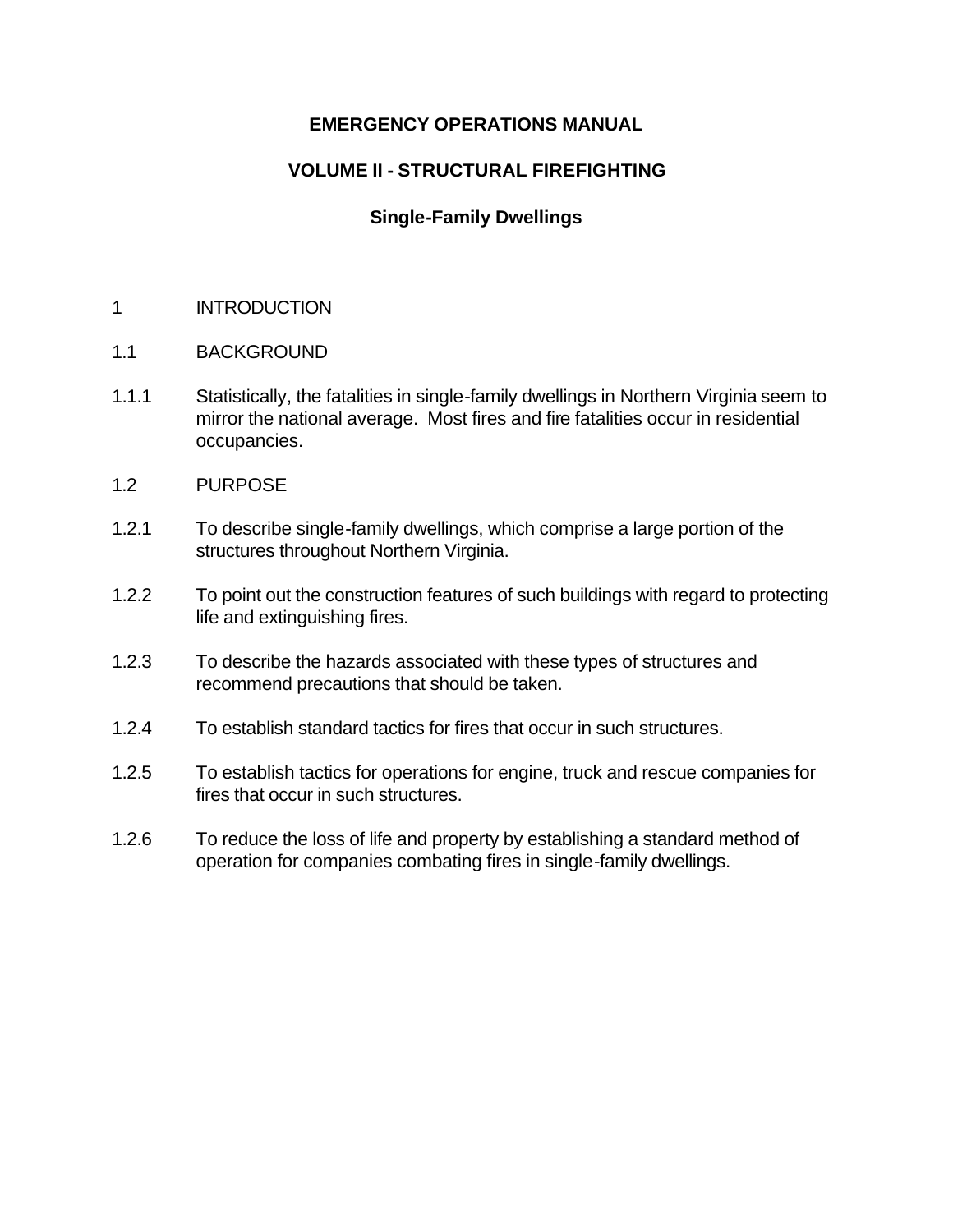#### 2 DESCRIPTION

#### 2.1 DEFINITION

2.1.1 The phrase "single-family dwelling" is widely recognized throughout the fire service. In Northern Virginia, a single-family dwelling simply means, "a detached structure constructed to house one family as a place of residence".

## 2.2 CHARACTERISTICS

- 2.2.1 The structure may be found in several different settings, most commonly as part of a housing development surrounded by similar type dwellings. The structure may also be found situated somewhat alone on a property in a rural setting. Access may be simple or complex.
- 2.2.2 The interior area of the structure may also vary. The construction cost and value dictate the square footage. Expect many extremes throughout a typical first response district. Knowledge of the company's first due is the only sure way to be familiar with these types of structures.
- 2.2.3 These types of dwellings may vary in height from one to three stories. The grading surrounding the dwelling may affect the height.
- 2.2.4 These types of dwellings may be serviced by several utilities. Water, sewer, gas, electric, and communications systems are most often found within these occupancies.
- 2.2.5 There are several common types of single-family dwellings found in the Northern Virginia region: 1- story rambler or ranch, 1½-story Cape Cod, 2-story colonial, 2-story split level, 2-story split foyer, 2-story balloon frame, and 1 to 3- story unique designs.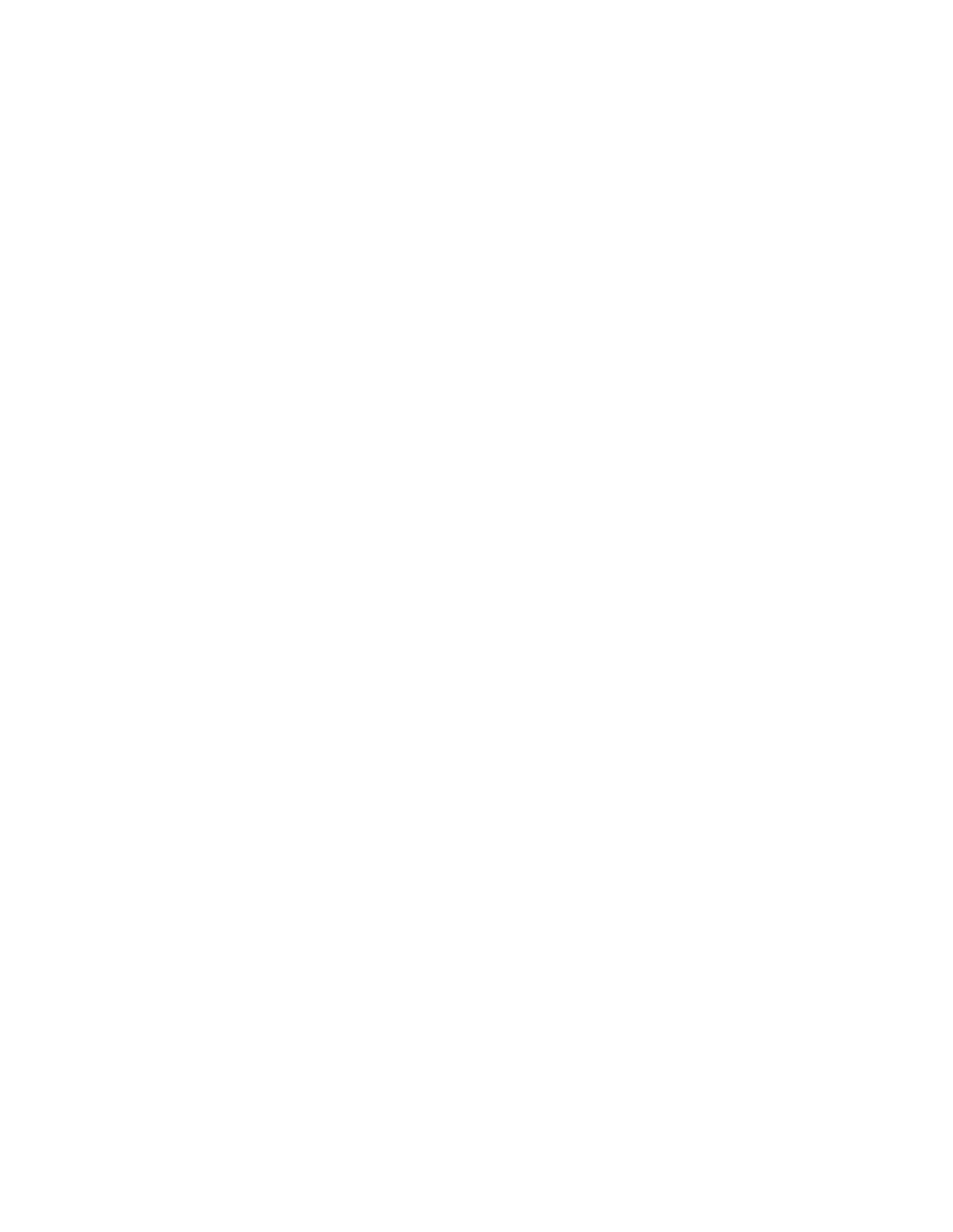#### 3 CONSTRUCTION

#### 3.1 TYPES

- 3.1.1 Class 5, Wood Frame, is generally found throughout Northern Virginia. Some houses of ordinary construction may also be found.
- 3.1.2 Platform-frame construction is the most common type; however, there are many balloon-frame-constructed homes in some areas.
- 3.1.3 The use of lightweight trusses has become common place. The truss can be found in several applications in a single-family dwelling.
- 3.1.4 The most prudent action a company can take is to become familiar with the type of construction used during the building of homes in the response district.
- 3.2 ROOFS
- 3.2.1 Roof framing for these structures generally falls into two broad types: conventional and lightweight.
- 3.2.2 Roof decking generally will be 4 X 8-foot sheathing. Dimensional lumber, typically 1 X 6 or 1 X 8-inch boards, may be found in older structures.
- 3.2.3 Roof covering will generally be shingle over paper, or a variation thereof. The vast majority is either asphalt shingles or cedar shakes.
- 3.2.4 The most common style of a roof is the peaked or gable roof, or variation thereof. The pitch on this type of roof may vary.
- 3.3 ATTICS
- 3.3.1 Attics are generally of two styles. The attic space found when a roof is constructed of trusses is usually non-finished without a full floor. This space is commonly used for storage. The attic space found when a roof is constructed of rafters can be finished and floored. This space may be used for storage or as an occupied living area, usually a bedroom.In cape-cod style homes, the presence of knee walls should be suspected.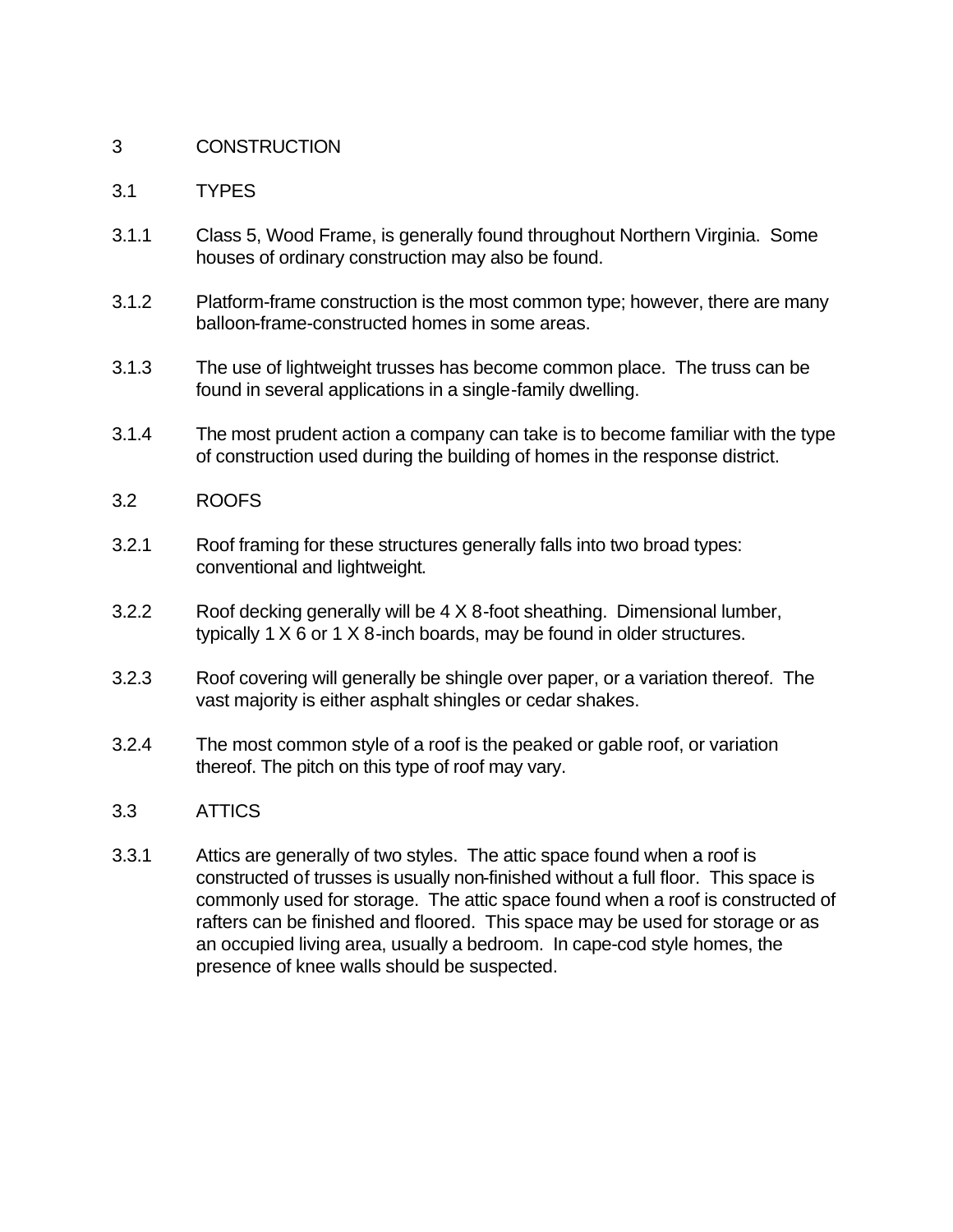- 3.3.2 Most attics are used for storage only. Access can be gained by one of three ways: a scuttle located in the hallway outside the bedroom or in the master bedroom closet, a "pull-down" stairway, or a constructed stairway found mostly in older homes. Constructed stairways are normally accessed through a doorway and lead to a floored attic.
- 3.4 WALLS
- 3.4.1 Dimensional lumber, 2 X 4-inch in size, is generally used for framing in wall construction. Larger sizes may be found where added insulation is desired. Metal studs may occasionally be encountered.
- 3.4.2 Exterior sheathing of many types may be utilized. Insulated material or wood are common types of sheathing.
- 3.4.3 Exterior coverings may include wood, brick, vinyl, aluminum, and asbestos to name a few.
- 3.4.4 Interior coverings for walls are generally made of gypsum or "drywall" as it is commonly referred to. Lightweight paneling may also be found in some areas. Plaster and metal or wood lath wall construction may be encountered in some older homes.
- 3.4.5 The insulation material used within exterior walls is generally fiberglass. Wood cellulose, rigid plastic foam**,** or other blown-in material may also be found.
- 3.5 FLOORS
- 3.5.1 Floor beams are generally of two types: wood timbers or steel "I" beam. Wood or steel columns, or masonry walls or piers may support them**.**
- 3.5.2 Joists are generally of three types: dimensional lumber, truss, and plywood "I." Dimensions will range in size depending on the length of the span and the load the truss will carry. The truss is designed to carry a load over the greatest span using the least amount of material.
- 3.5.3 Floor decking is generally of two types: hardwood boards or plywood sheets.
- 3.5.4 Floor covering may vary greatly depending on the builder's constraints or the buyer's preference. Common types are carpet, vinyl, or tile.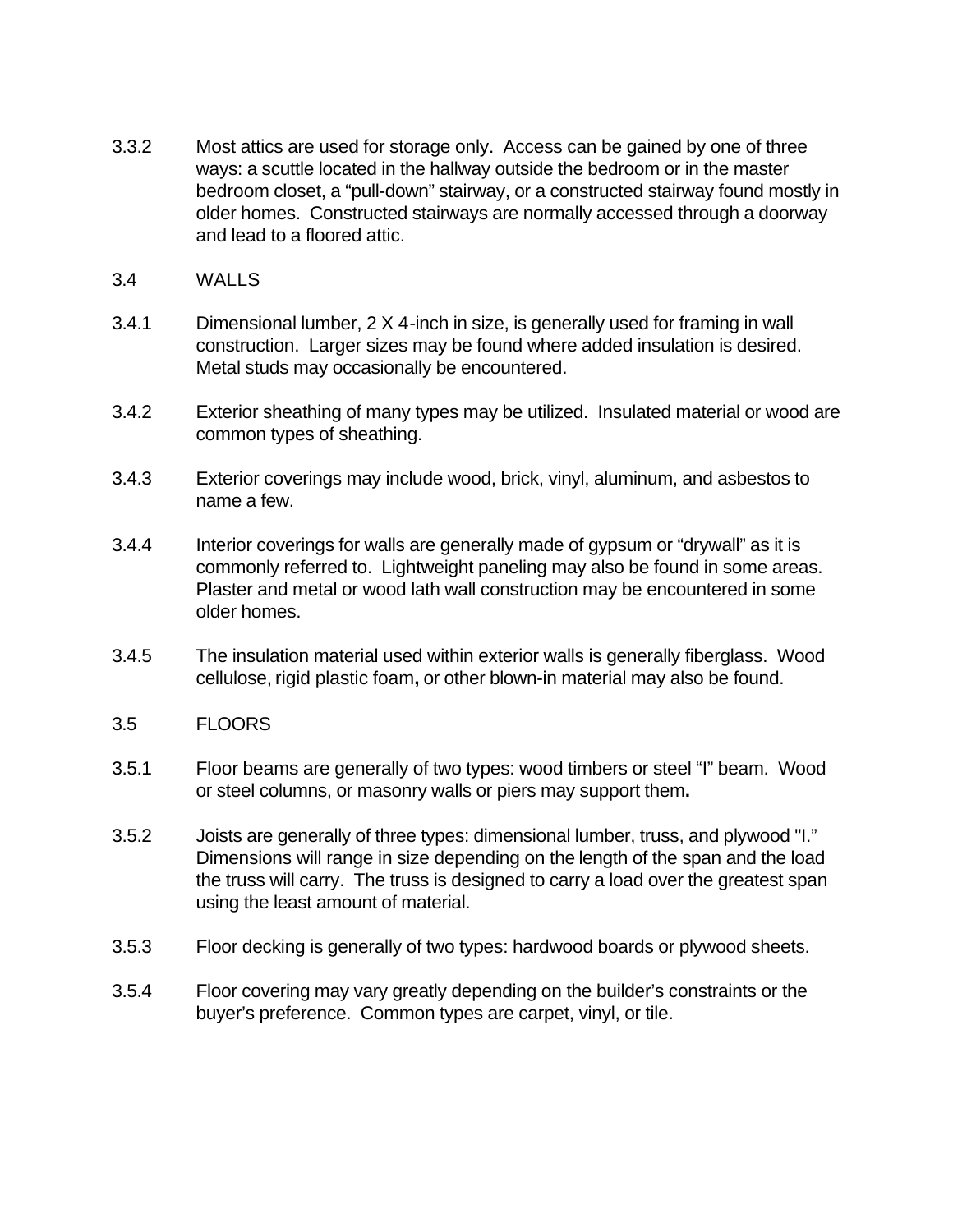#### 3.6 BASEMENTS

- 3.6.1 Single-family dwellings will be set on a concrete slab, have a crawl space, or full basement underneath. Basement entry may be from an exterior and/or interior stairway.
- 3.6.2 Slab and basement floors are commonly poured concrete. Crawlspace floors will usually be dirt or gravel.
- 3.6.3 Crawlspace and basement walls are generally built of block or poured concrete. If the basement is finished, wood or metal studs covered by drywall or paneling may be found.
- 3.6.4 Unfinished basements allow the fire to directly attack the structural components and quickly enter void spaces.

#### 3.7 WINDOWS

- 3.7.1 A common style of windows utilized in single-family dwellings is a double-hung, sliding-sash type. The glazing may be of single, double, or triple thickness. Many other styles of windows may be found and should be noted during preplanning and size-up opportunities.
- 3.7.2 Casement windows create a special hazard. These types of windows are found in construction dating from the late 1940s to the late 1960s. These windows have steel frames set in concrete or masonry. While breaking all the glass in the windows will ventilate the affected area, entrance and exit through the remaining window frame is physically blocked. The window must be opened by lifting a latch and rotating a crank. Removing the frame with force would be very difficult under adverse conditions, and would require the use of heavy forcible entry tools. Firefighters should note these windows in their size-up upon arrival at a structure fire.

#### 3.8 DOORS

3.8.1 Exterior doors are generally of two types: solid wood or insulated metal. Exterior doors are inward opening. Conventional forcible entry will gain access in most cases. The hydraulic door opener is not recommended on single-family dwellings because of its lack of practicality. It is designed for multiple, inwardopening doors. If conventional forcible entry is required, standard entry methods will accomplish the task.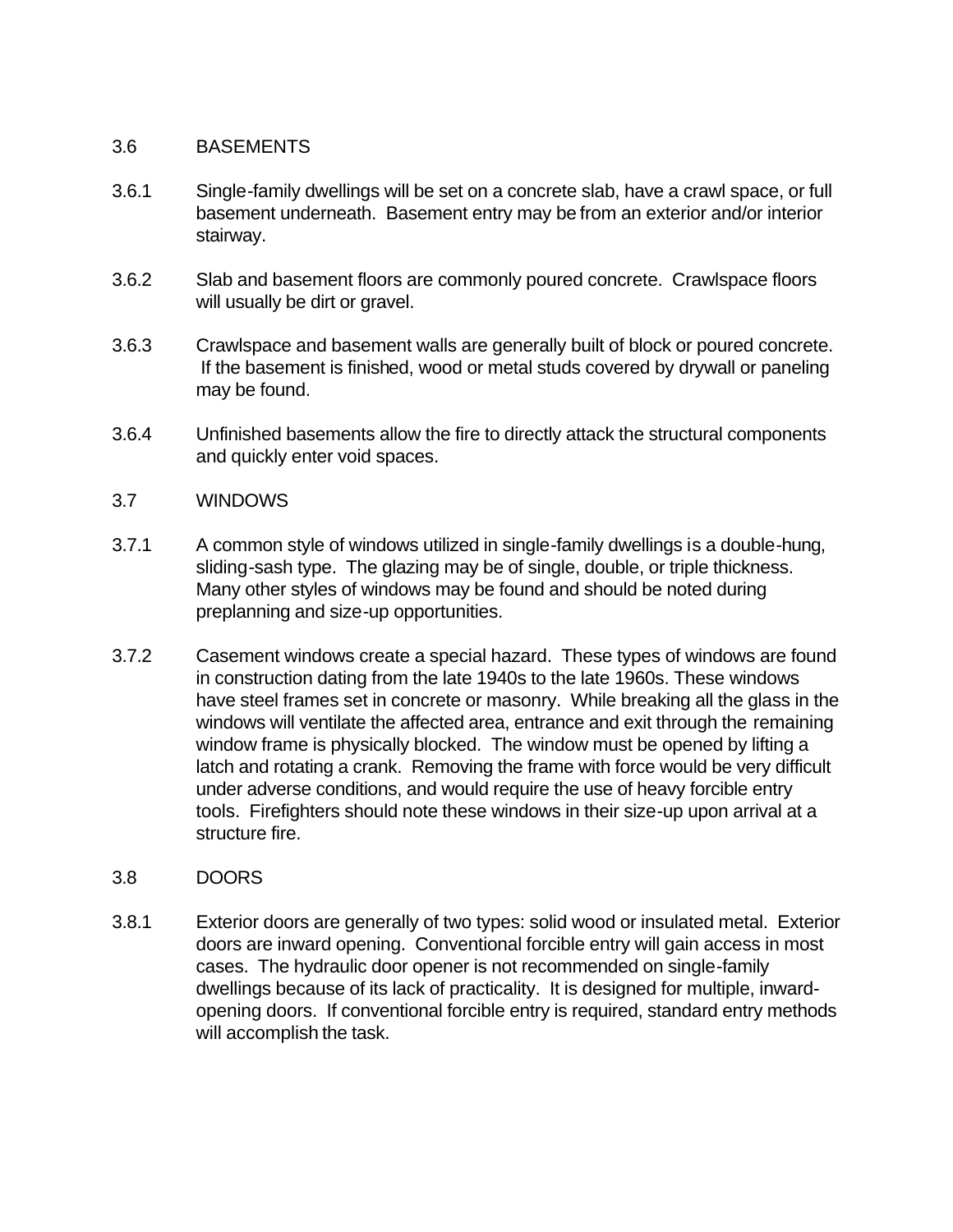- 3.8.2 Interior doors are commonly hollow-core wood doors. Inward opening doors are typically bedrooms and bathrooms. Outward opening doors can be closets or the stairs leading to the basement.
- 3.8.3 There are three standard locks on exterior, single-family dwelling doors. These are mortise, rim, and tubular dead bolt. Mortise locks used to be exclusive on older construction. Currently, it is the most prevalent lock in new construction.

#### 3.9 GARAGES

- 3.9.1 Garages may be attached to or detached from a single-family dwelling. The attached being of a greater concern to operations, as it exposes the entire structure to possible extension from a fire originating in a garage.
- 3.9.2 Garage floors will be of poured reinforced concrete, and may have a short masonry block wall on some of the sides.
- 3.9.3 The remainder of the garage will be constructed in the same manner as the dwelling it is attached to. This is most commonly wood frame construction.
- 3.9.4 The party wall shared by the garage and the living area is not required to be firerated, and should not be considered as such.
- 3.9.5 The door from the garage to the living area is not required to be fire-rated, or self-closing.
- 3.9.6 The attic of the garage may not be floored and/or finished. A vehicle or contents fire in a garage with an unfinished attic will allow for rapid fire extension to other areas of the structure. The presence of a finished living area over the garage presents a serious life hazard.
- 3.9.7 The overhead entrance door to the garage and its mounting hardware will not be fire-rated. These types of doors are known to collapse when left open and exposed to fire.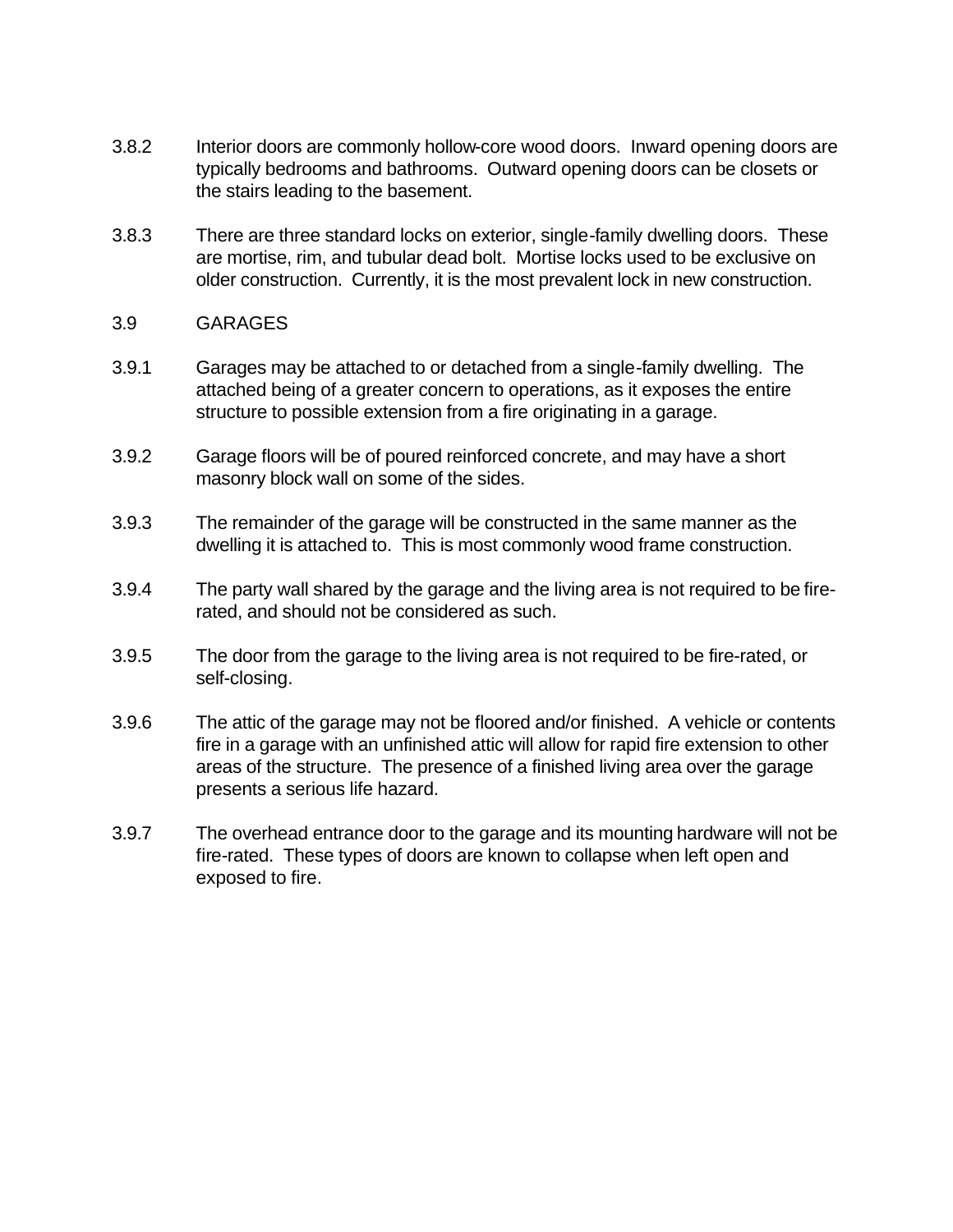### 3.10 GENERAL FEATURES

- 3.10.1 Interior stairways may be open from the lowest living level to the highest. The type varies, but the most common is a straight run, vertically stacked stairway.
- 3.10.2 Despite the vast range of total square footage available in single family dwellings, the degree of compartmentation is commonly such that the individual compartments are relatively small.
- 3.10.3 Most single-family dwellings have four sides and are rectangular in shape. Two parallel exterior walls are load bearing and the other two are not. There is generally one interior load-bearing wall located centrally between, and parallel to, the exterior bearing walls. Except for unusual circumstances, the long wall will be the load-bearing wall.
- 3.10.4 Fireplaces and chimneys may be found in these types of dwellings. These may be constructed of masonry or metal, each having particular inherent hazards. The fireplace and/or chimney may be in the center of the structure, or as part of an exterior wall.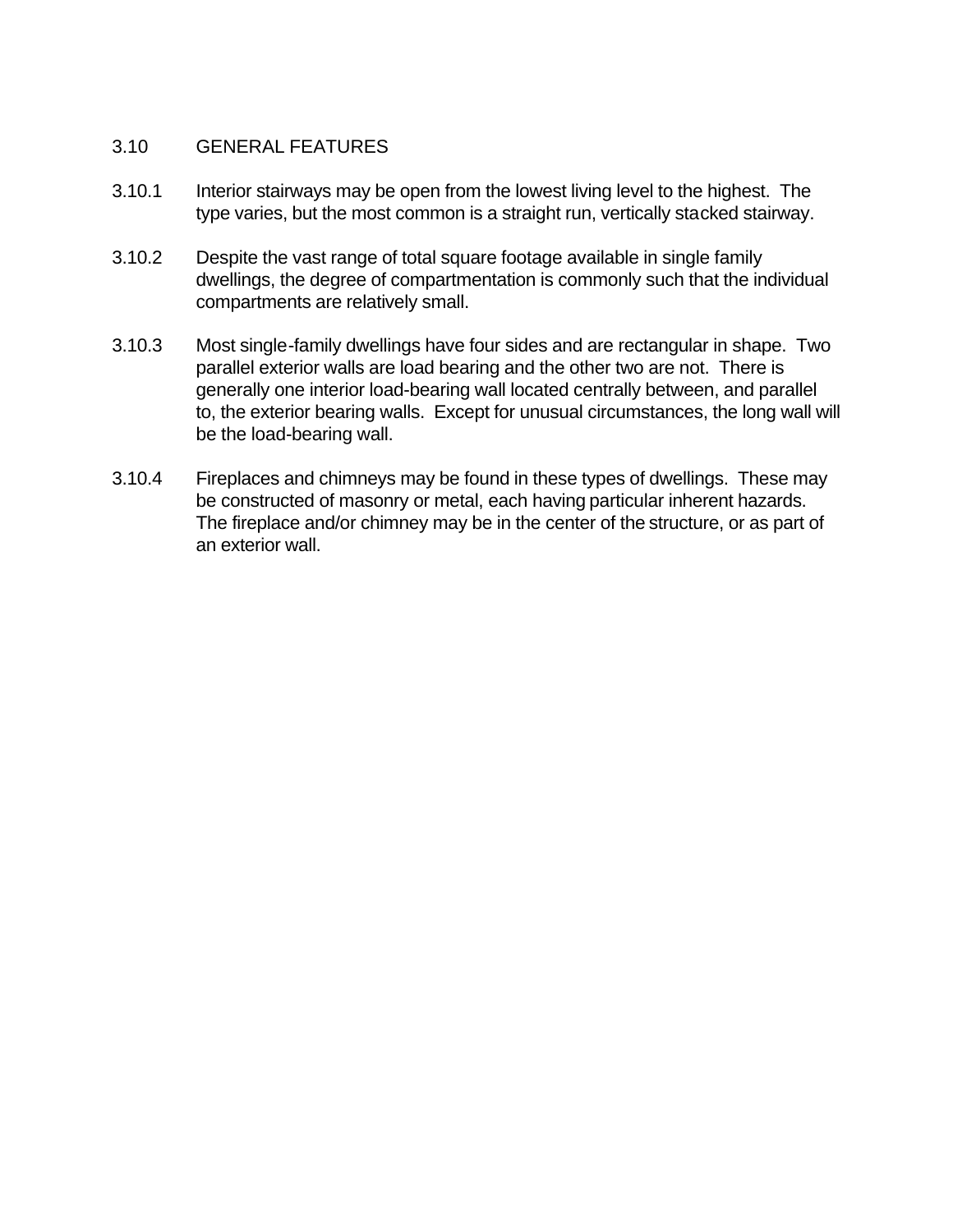#### 4 HAZARDS

#### 4.1 LIFE HAZARDS

- 4.1.1 As stated in the introduction, most deaths, related to structure fires, occur in single-family dwellings. This fact indicates the priority life safety has, when dealing with this type of occupancy and thus, the need for speed in executing tactics.
- 4.1.2 The potential for trapped occupants exists at all times (day or night) in a singlefamily dwelling. During the period when occupants may be sleeping, their chance of survival is decreased due to their inability to quickly detect and flee from a fire.
- 4.1.3 The location of the fire in this type of dwelling affects the life hazard. Most fires in single-family dwellings start in the vicinity of cooking **or** heating appliances. This situation directly exposes the fire floor and those floors above (basically the entire home) and more important, the bedrooms.
- 4.1.4 The age, physical, and mental abilities of the occupants affect the life hazard. It is common to find people with varying degrees of mobility within single-family dwellings.
- 4.1.5 The intended use of a single-family dwelling is for a place of residence. The possibility exists that the occupants may not be using the home as intended, therefore, creating other hazards that affect life safety such as a day care center or a clandestine drug lab.

#### 4.2 FIRE HAZARDS

- 4.2.1 The fact that single-family dwellings are generally constructed of wood adds greatly to the fire hazard.
- 4.2.2 The use of combustible interior finishes and the type of furnishings found within these structures, contributes to the fire loading. Generally, these types of occupancies are considered to have a relatively "low" fire loading. Fire flow estimates will be based on a flow rate of 10 gpm per 100 square feet of involved area. Therefore, attack lines should be 1-¾ inches in size.
- 4.2.3 The presence of highly combustible siding can greatly affect the fire hazard. Vinyl and asphalt siding may contribute to vertical and horizontal fire spread, and creates a severe exterior exposure problem.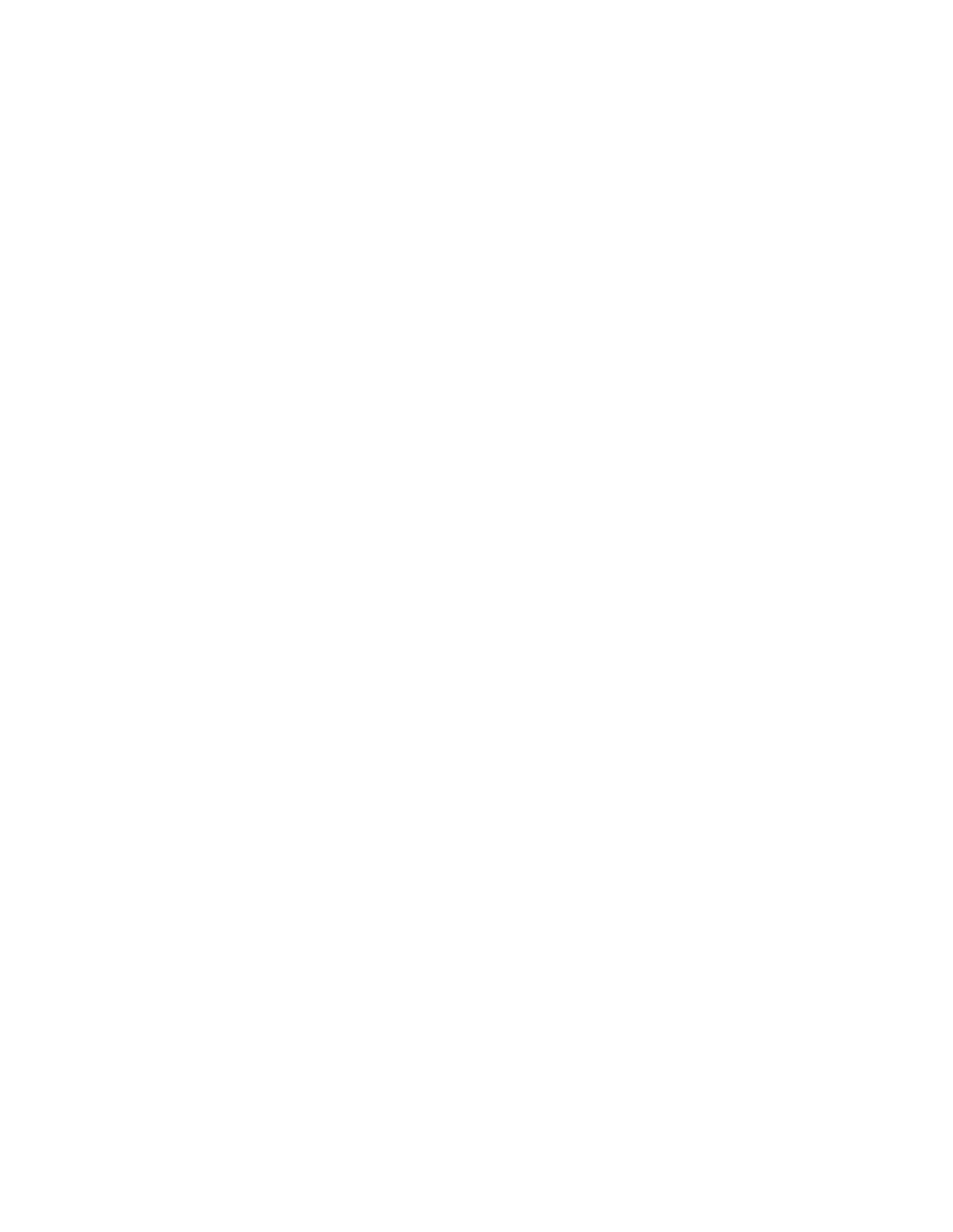- 4.2.4 The presence of interior void spaces may add to fire spread. Vertical and horizontal openings allow smoke and fire to enter and attack the structure itself. Fire that has entered these voids will necessitate the opening of floors, ceilings, and walls. This is especially crucial in balloon-frame construction.
- 4.2.5 The presence of cooking, utility, and mechanical areas creates the potential for fire. It should also be recognized that in the residential setting, the potential for ignition exists from many sources that include space heaters, pilot lights and burners, and smoking materials.
- 4.2.6 The presence of fireplaces and chimneys may create a potential for fire extension to unwanted areas of the structure. As improper installation or time may compromise the integrity of the components, allowing fire or heat to escape and ignite surrounding combustible members.

#### 4.3 OTHER HAZARDS

- 4.3.1 The potential exists for flashover to occur in these types of structures. The amount and type of combustible materials, rate of heat release of the burning materials, and an adequate supply of oxygen allow a fire to progress rapidly to the flashover stage.
- 4.3.2 The potential for collapse in single-family dwellings as a result of fire is related to two distinct factors. (1) The presence or absence of lightweight construction materials and, (2) whether the fire is attacking the structural components or contents only. The greatest collapse potential exists when fire is in the basement attacking the vital structural supports under the first floor. Since there may be no walls or partitions in the basement, large portions of the first floor can collapse into the basement fire area. This condition is exacerbated if plywood "I" beams or other lightweight components are involved.
- 4.3.3 The presence of overhead electrical service wires to the dwelling should be suspected and their integrity assessed. The hazard of this service dropping into the yard is a common one. Should this occur, the incident commander must be advised and all companies operating made aware.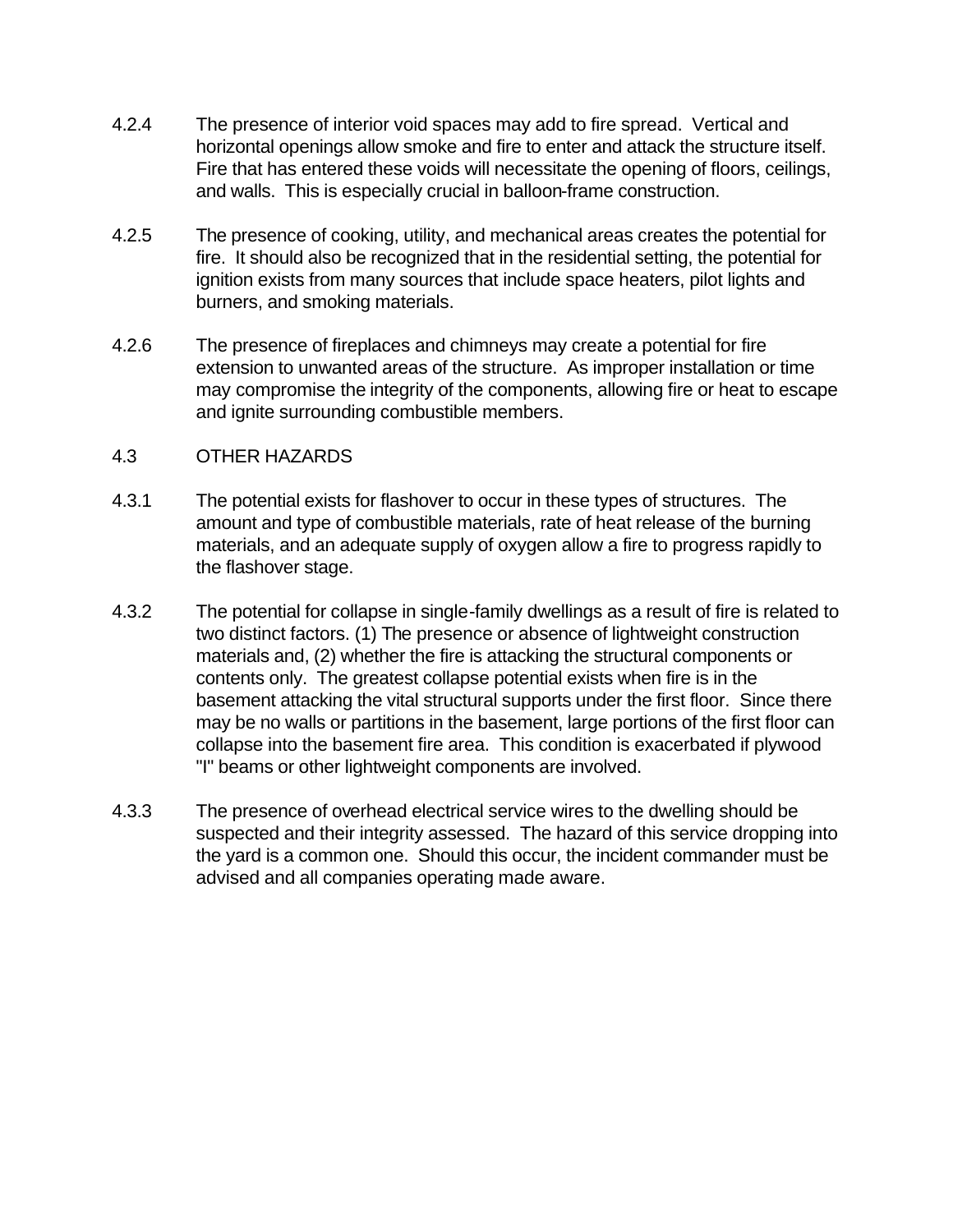#### 5 FIRE OPERATIONS

#### 5.1 STRATEGIC FACTORS

- 5.1.1 Life safety is the highest priority at all structure fires. However, the potential for life loss is most prominent in residential occupancies. This objective should be achieved through aggressive interior fire containment and primary search. All operational tactics should be assigned to support this strategic goal.
- 5.1.2 When it has been confirmed that the occupants of the structure are accounted for, self evacuated, evacuated with assistance, or rescued, the strategic goal should then focus on firefighter safety and fire extinguishment.
- 5.1.3 In most cases fire extinguishment should be achieved through an offensive interior attack. At times, size-up will indicate otherwise; however, personnel should anticipate an offensive interior attack.
- 5.1.4 The conservation of property should be a strategic goal throughout the entire incident.
- 5.1.5 The rescue problem should be addressed through an aggressive interior primary search for life that focuses on the area near the fire, as well as the bedrooms and means of egress. Ventilation in this type of structure is critical in facilitating a primary search. This may be achieved through the aggressive removal or opening of selected windows where occupants might be located.
- 5.1.6 If the EMS unit is staffed with members trained as firefighters and there is no need for the treatment of trapped or injured occupants, this unit may be used as the "outside two," or assigned to other duties as determined by the incident commander. If this action is taken, another EMS unit shall be requested to the incident for the treatment of injured firefighters or occupants.
- 5.1.7 The interior exposure problem should be addressed through rapid containment of the fire. This must include advancement of an interior attack line to protect any occupants within the structure, focusing on the interior stairway if present or other vertical voids. The interior fire will be of two types: fires involving only the contents or fires that involve the contents as well as structural members. The latter scenario provides the means for fire to extend throughout the structure.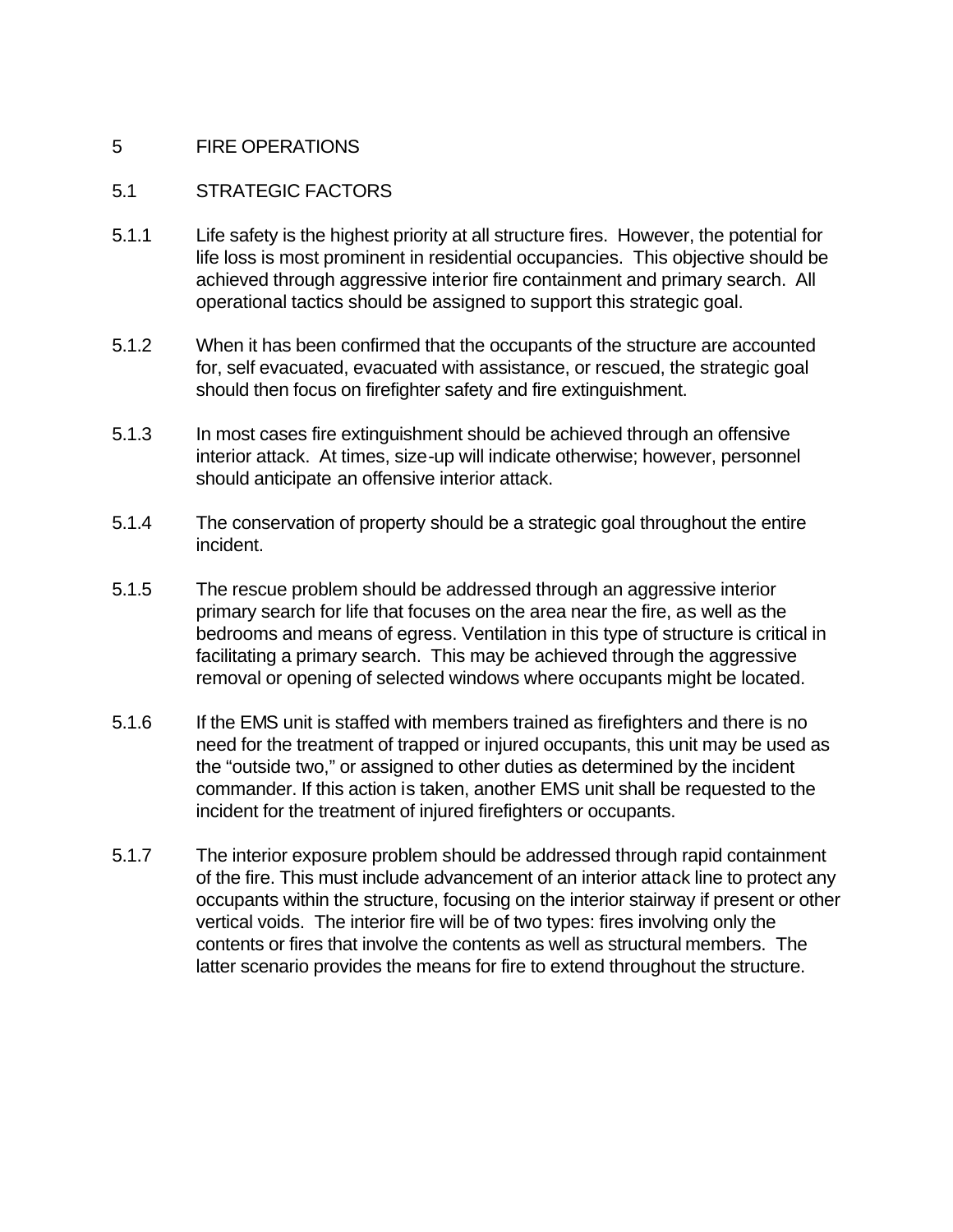- 5.1.8 The exterior exposure problem should be addressed through an aggressive offensive interior attack, an offensive exterior attack, or by protecting the exposures with a defensive attack.
- 5.1.9 The confinement of the fire should be achieved through the rapid advancement of an interior attack line to protect the interior stairway and advance to the seat of the fire. If it cannot be ensured that rapid extinguishment will be achieved, then it is imperative that the hose line(s) is located in such a way as to protect the victims.
- 5.1.10 The extinguishment of the fire should be achieved through the proper selection, placement, and application of the attack line(s). The compartmentation generally found within single-family dwellings and the fire loading suggests that the 1¾-inch attack line should be effective in extinguishing most content fires. Fires involving structures of this type of occupancy may require the support of several equally effective and mobile lines.
- 5.1.11 The ventilation of this type of structure during a fire should generally be achieved through natural horizontal methods. The reason for venting should be identified and communicated to the assigned units.
- 5.1.12 The need for roof openings typically will only be required when the fire has entered the attic area or has gained access to vertical void spaces. Conventional construction provides the needed support to accomplish rooftop ventilation. Lightweight construction does not provide the support necessary and may result in early collapse. Crews ordered to perform rooftop ventilation in lightweight construction should be independently supported by the use of aerial devices.
- 5.1.13 Fire travel within these types of structures will be affected by the method of construction. Balloon-frame and platform-frame construction methods are common, and each presents a different concern. Balloon-frame construction requires the checking of all levels within the structure. Fire should be suspected of having entered the exterior walls. Platform construction offers some level of fire-stopping, but all affected vertical voids must still be checked for the presence of fire with attention given to the plumbing and heating areas.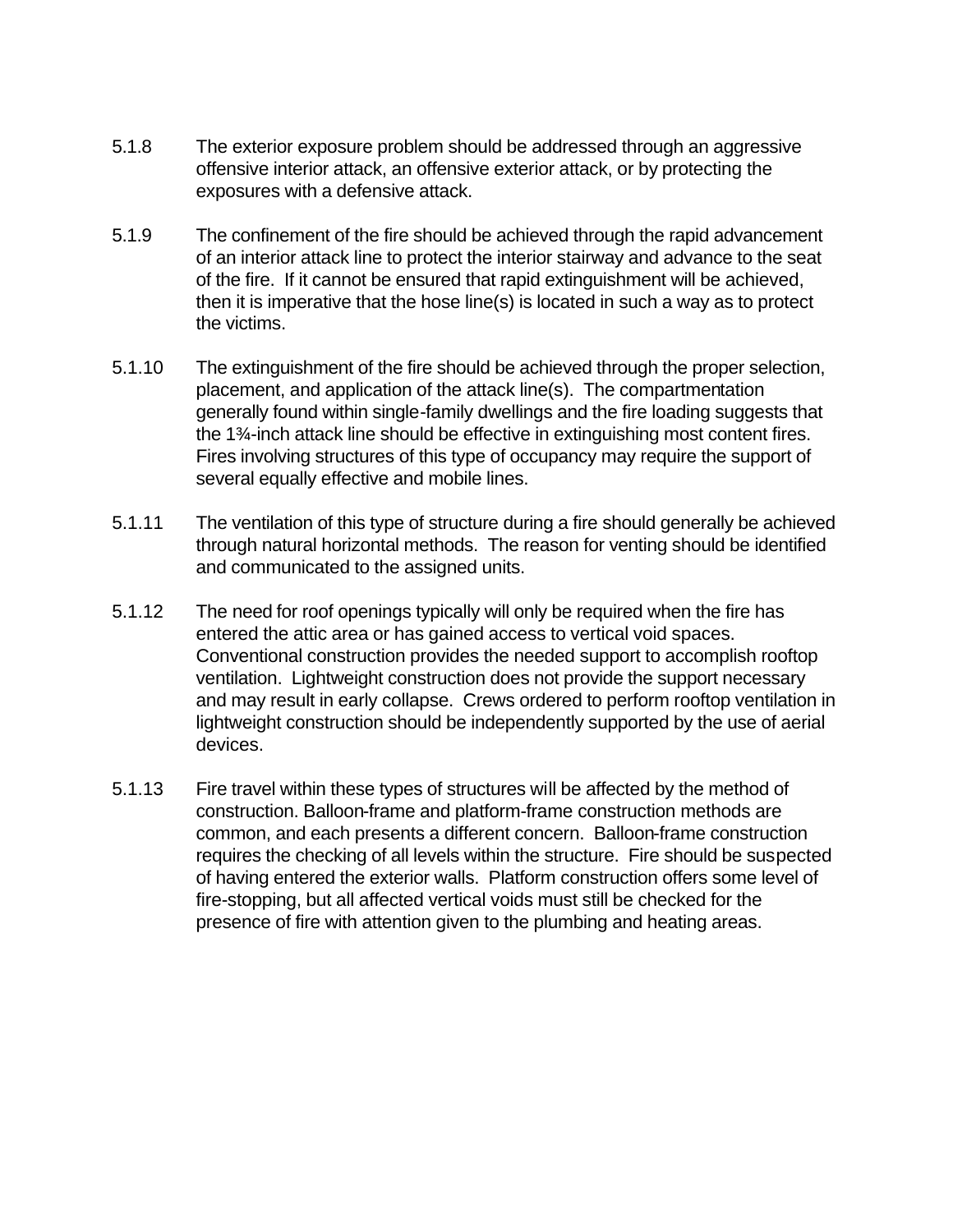#### 5.2 RESOURCES FOR FIRES IN SINGLE-FAMILY DWELLINGS

- 5.2.1 The minimum resources assigned to incidents of reported fires in these types of structures are:
	- 4 Engine Companies
	- 1 Truck Company
	- 1 Rescue Company or  $2<sup>nd</sup>$  truck
	- 1 EMS Unit
	- 1 Battalion Chief
- 5.2.2 The assigned resources for fires in single-family dwellings in areas without hydrants should be modified to include:
	- 1 Tanker
	- 1 Tanker Support Engine Company
- 5.2.3 The  $4<sup>th</sup>$  due engine shall assume the role of the Rapid Intervention Team (R.I.T.), unless otherwise assigned by the Incident Commander.
- 5.2.4 When reports of occupants trapped are received, the assigned resources should be modified to include ALS units, if not already dispatched.
- 5.2.5 Utility-fueled fires will require the assistance of the involved utility company.
- 5.2.6 The rehabilitation of companies that have been operating may require additional resources for relief as well as to staff "rehab".
- 5.2.7 Units encountering delays in responding should communicate this immediately, along with changes in arrival order that will affect assignments. The dispatcher should notify the responding chief officer of these changes. The chief officer should be advised of and acknowledge companies becoming available and being added to the incident.
- 5.2.8 Reserve resources should be available in staging to meet contingencies as they occur until the fire is declared under control.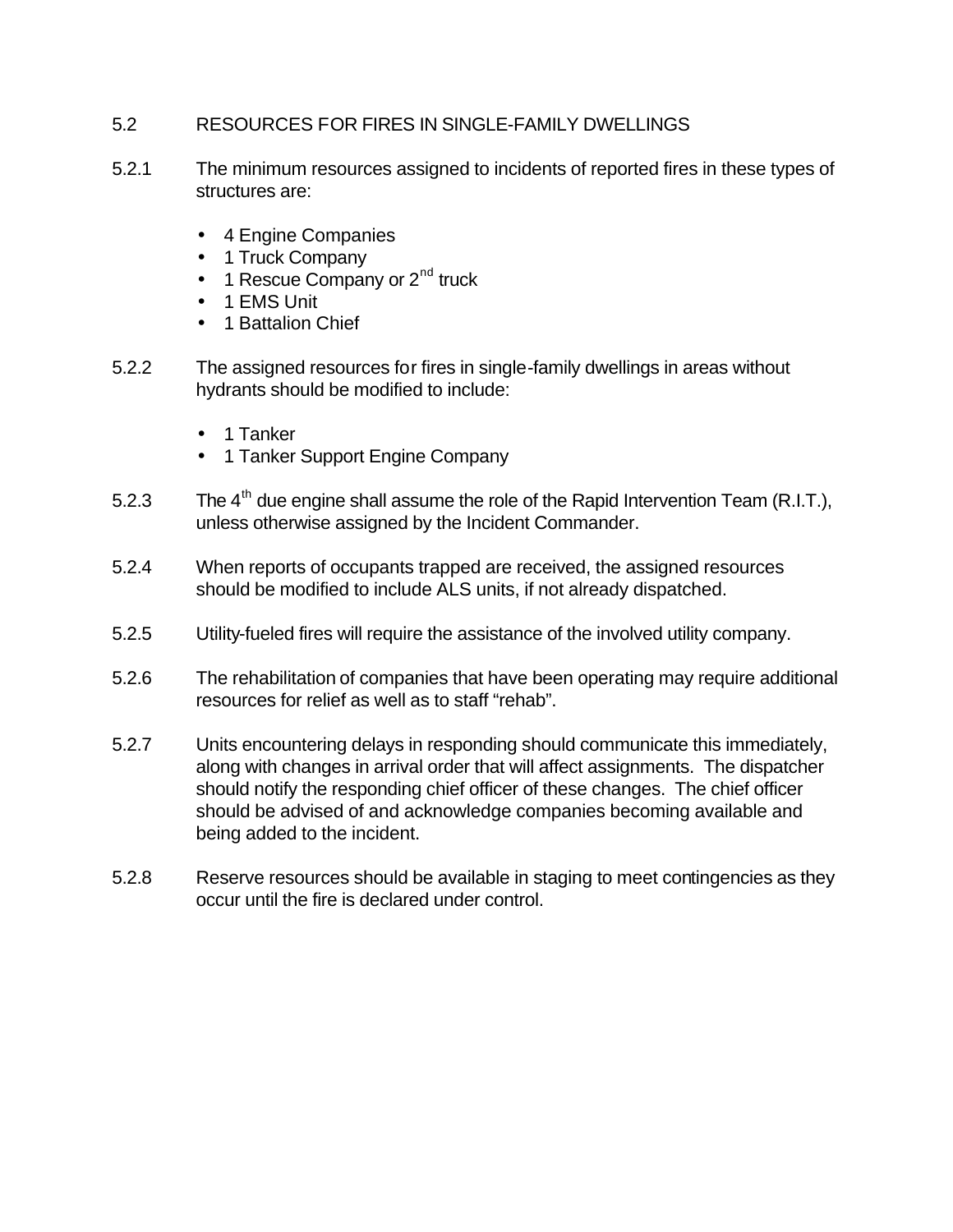## 5.3 APPARATUS POSITIONING FOR FIRES IN SINGLE-FAMILY DWELLINGS

- 5.3.1 Typical positions and initial actions are listed below:
	- First due engine pull past the involved structure or stop short, allowing room for the truck to have the front; on-scene report, layout, size-up, situation report, initial attack line, search as the line is advanced.
	- Second due engine water supply, back up line.
	- Third due engine secondary water supply, check for fire extension, visual inspection of side C, and possible exposure line.
	- Fourth due engine RIT
	- First due truck position in front of structure; force entry if needed, search, ventilation, ladders
	- Rescue or  $2^{nd}$  truck Position away from structure; force entry if needed, search, ventilation, ladders. (See Truck and Rescue Company Tactics for more detail).
- 5.3.2 After viewing as many sides as possible, the first due engine company should park in a position to allow for rapid advancement of hose lines into the structure, leaving priority position for the truck company. In most cases this will mean that the first engine pulls past the involved structure.
- 5.3.3 The first due truck company shall take a position at the most strategic location that will allow for rapid placement of ladders (front and rear), and entry into the structure.
- 5.3.4 The second due engine shall ensure that a water supply is established.
- 5.3.5 The third due engine shall position to allow the crew rapid access to the structure while maintaining access and egress to the incident for additional resources. The engine should position to provide a secondary water supply if necessary.
- 5.3.6 The fourth due engine shall position the apparatus out of the way so as to not block access for incoming trucks, and assume the position of R I T. If needed, the driver may be assigned to supply water for the  $3<sup>rd</sup>$  engine.
- 5.3.7 The rescue company should position to allow rapid access to the structure while maintaining access and egress to the incident, for additional resources.
- 5.3.8 The EMS unit should position in an area that will not block fire apparatus, and allow for unimpeded egress from the scene in the event patient transport is necessary.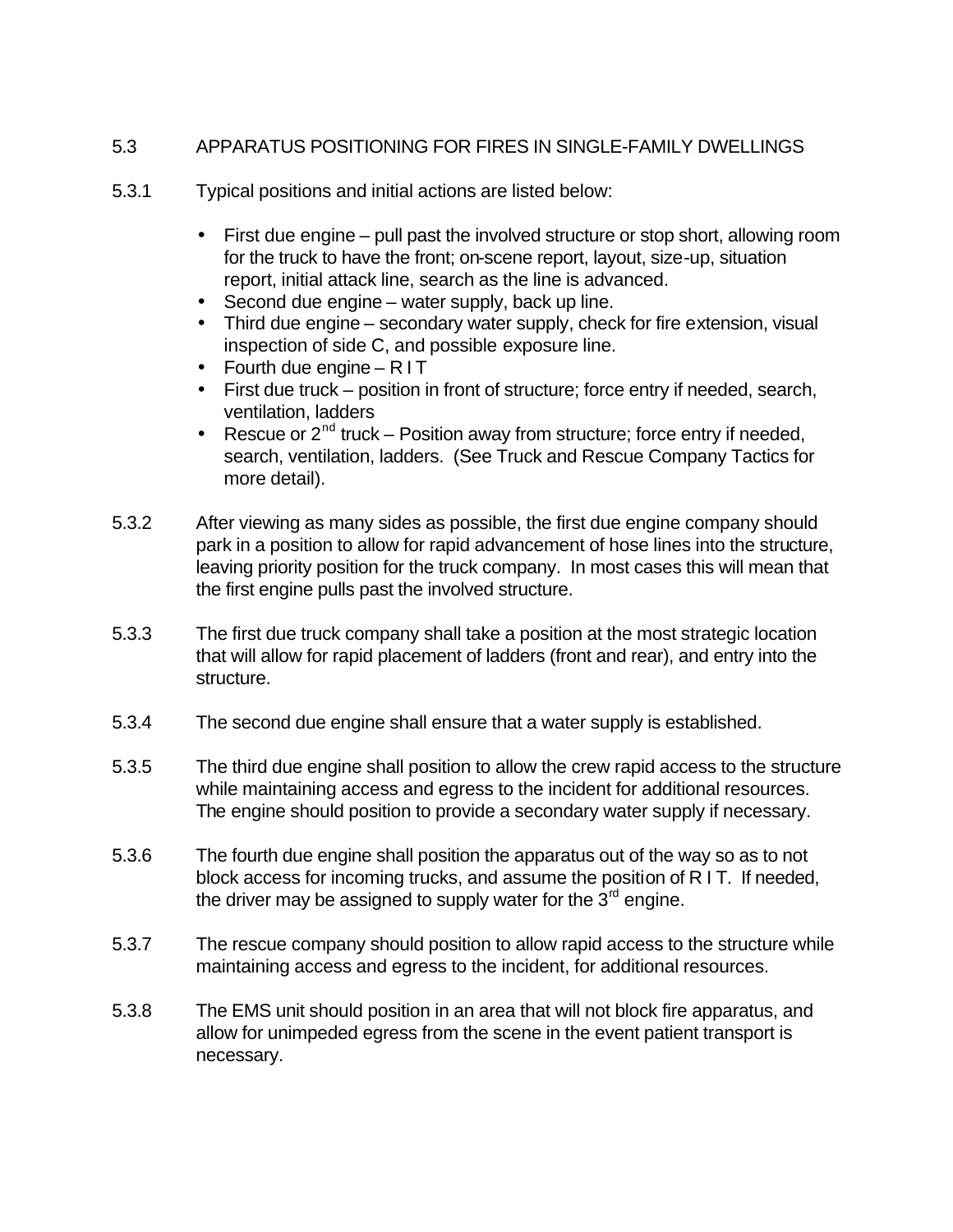- 5.3.9 The chief officer shall position the vehicle without blocking firefighting units, but in a position that will allow effective command of the incident.
- 5.3.10 The units staging should operate as outlined in the Incident Management System (I.M.S.) manual.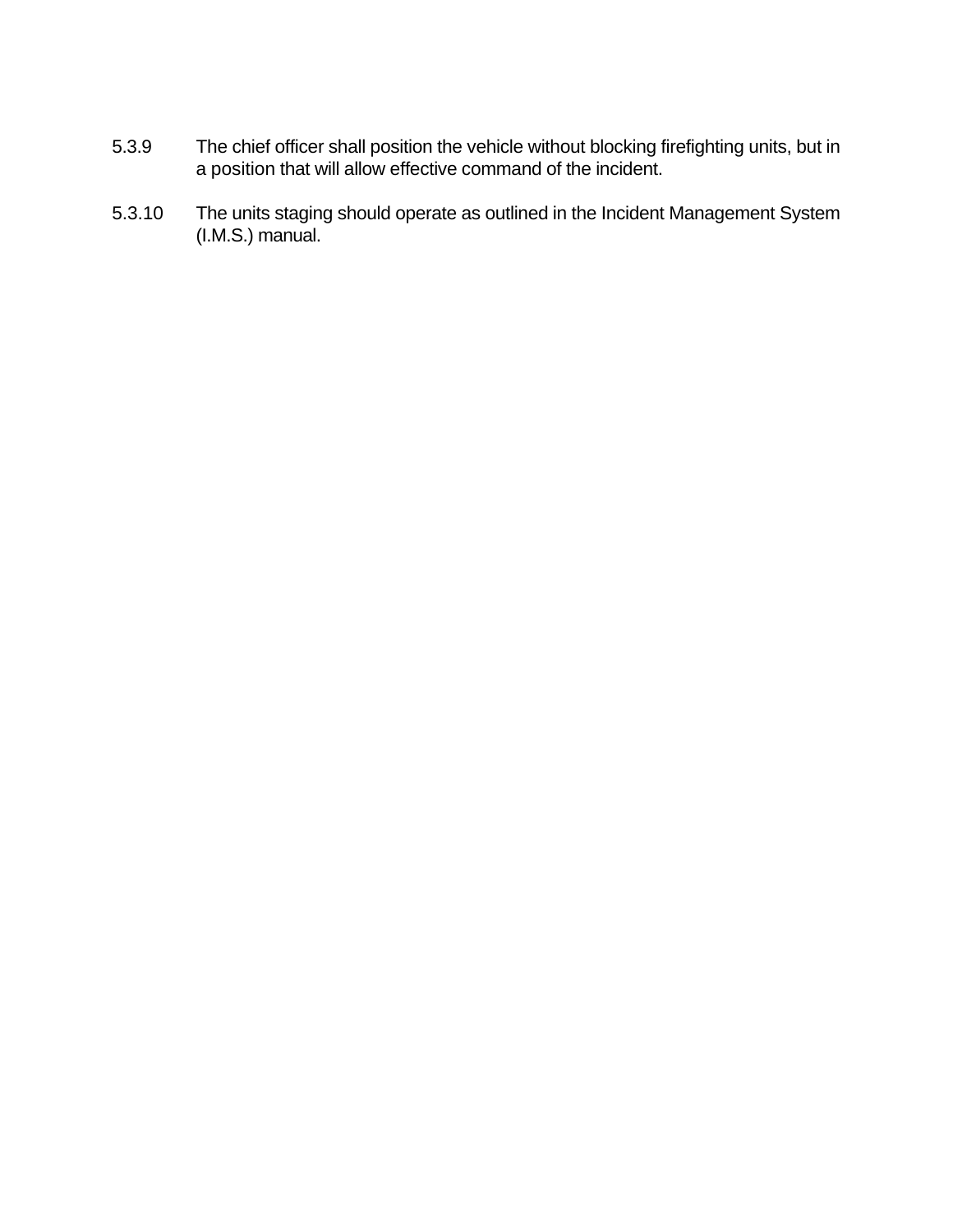## 6 ENGINE COMPANY TACTICS

#### 6.1 WATER SUPPLY

- 6.1.1 When dispatched for a fire in a single-family dwelling, the first arriving engine will lay supply line**(s)** to establish the water supply for an offensive interior attack. The location and method of the hose lay should be communicated to the second due engine company.
- 6.1.2 A forward (or straight) hose lay of a supply line(s) shall be used when possible. Modifications to this procedure may be made to ensure sufficient fire flow to extinguish the fire.
- 6.1.3 In areas where hydrants are not readily available, the procedure for relay or shuttle operations will be followed.
- 6.2 ON-SCENE REPORT
- 6.2.1 The first due unit officer shall include the following information in the on-scene report:
	- Water supply/layout location (if not previously reported)
	- Type of structure
	- What is evident
- 6.3 SIZE-UP AND SITUATION REPORT
- 6.3.1 The first due engine officer should attempt to view all sides of the structure, noting location and extent of smoke and fire, rescues, access points, utilities, and exposures.
- 6.3.2 The information gathered from the size-up will dictate the mode of operation, action plan, and tactics employed. The size-up results are reported through the situation report, which shall include command statement, initial assignments, and requests for greater alarms. Progress reports will follow.
- 6.3.3 Should interior operations be initiated, the first engine company will begin operations following departmental two-in/two-out guidelines.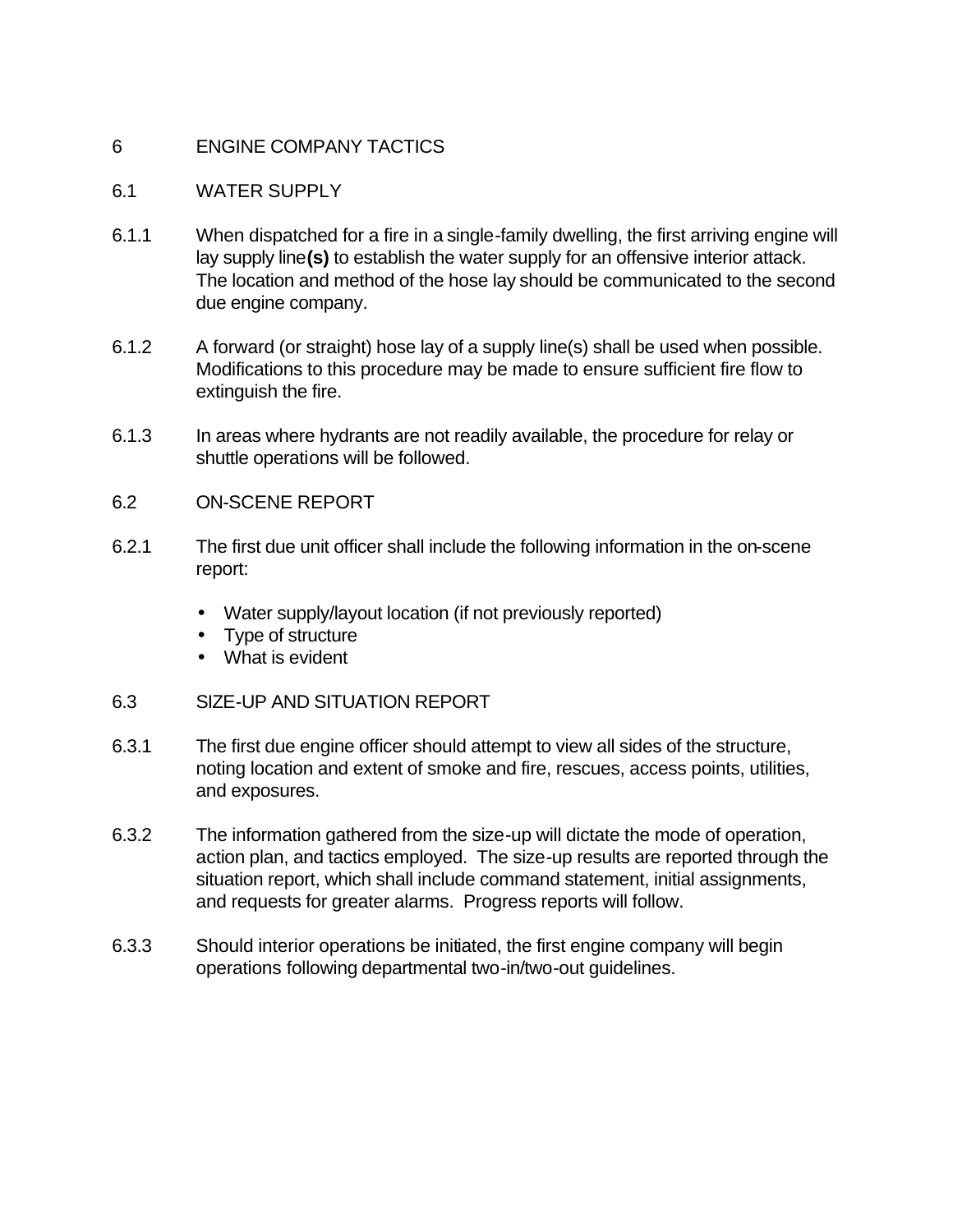#### 6.4 INITIAL LINE

- 6.4.1 The initial attack line for most fires within this type of structure will be the 1¾-inch pre-connect, allowing for the needed speed, mobility, and fire flow. The first due engine crew will usually be responsible for deploying this line. An exception might be when the unit arrives alone, and an obvious need for an immediate rescue is indicated.
- 6.4.2 The advancement of the initial attack line will generally be through the front door of the structure. In most cases, the hose line will be charged prior to entering. The attack should be made from the unburned portion of the structure toward the seat of the fire. This may dictate entrance from a location other than the front door. The first due engine will normally accomplish entry on its own. However, the forcible entry task, when needed, remains the responsibility of the first due truck or rescue.
- 6.4.3 The purpose of the initial attack line is to protect occupants, the interior stairway, and if possible, advance to the seat of the fire for confinement and extinguishment.
- 6.4.4 The conditions found upon arrival and the information gained during the size-up, may dictate changes in these tactics.

#### 6.5 BACK-UP LINE

- 6.5.1 The back-up line for most fires within these types of structures will be the  $1\frac{3}{4}$ inch pre-connect, allowing for the needed speed, mobility, and fire flow. The line should be of sufficient length to reach the location of the initial attack line or to be advanced to the area above the fire, if required.
- 6.5.2 The second line will generally be stretched from the first-arriving engine company apparatus. In most cases, the second arriving engine company will accomplish this task.
- 6.5.3 This line shall be capable of delivering a greater amount of water than the initial line. In the case of a 1¾-inch line, adjustments will have to be made to produce the higher flow. The need for advancement will be determined by the progress of the initial attack line. If the back-up line is not needed to support the attack line, it may be used as the line above the fire. Command must be informed.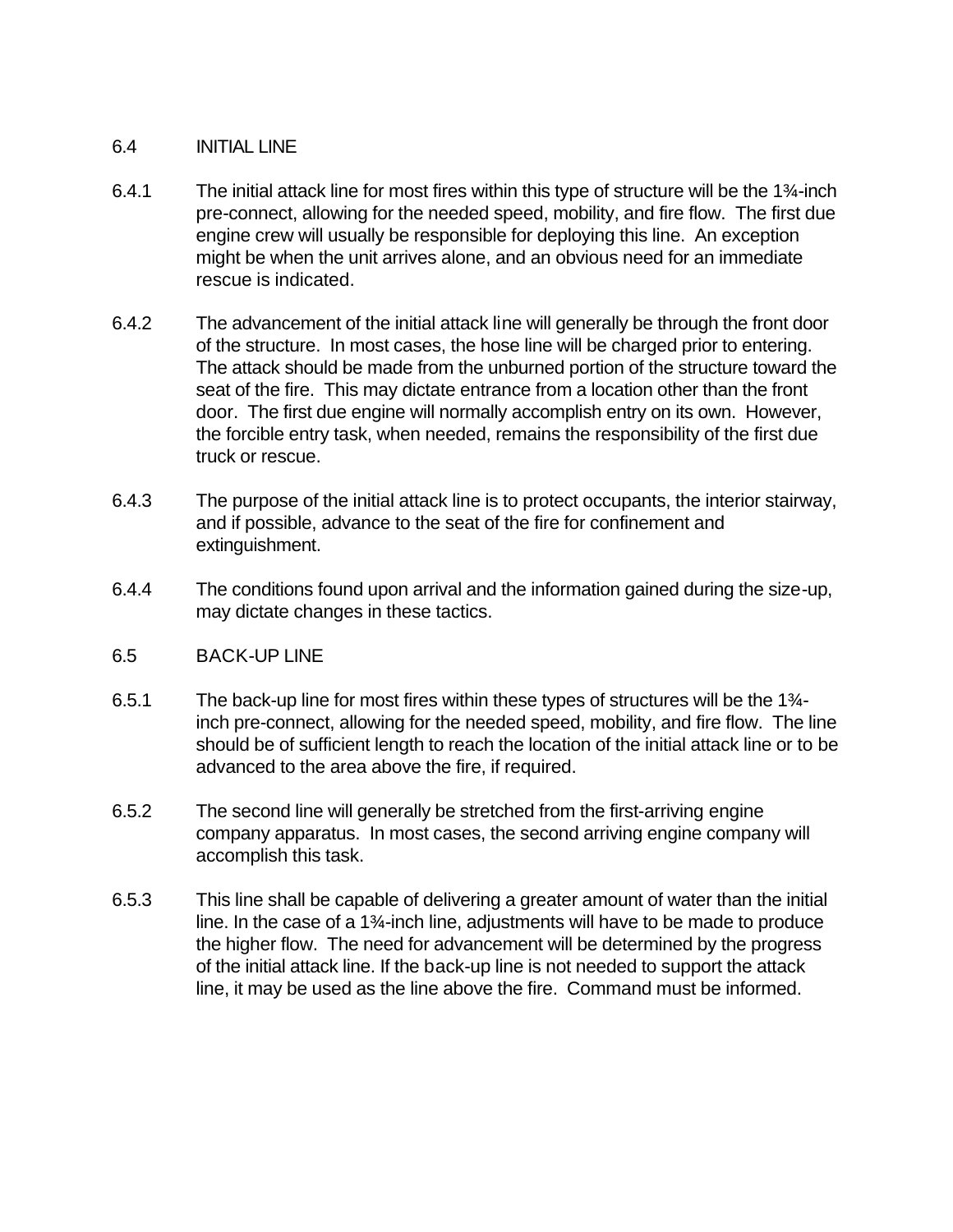#### 6.6 LINE ABOVE THE FIRE

- 6.6.1 Officers should consider an additional hose line for operations above the fire. There are two purposes of the line above the fire. The first is to protect the company doing the primary search of the floor above and the second is to extinguish vertical extension.
- 6.6.2 **No more than two hose lines shall be stretched through any one entrance into a building.** The advancement of additional lines should incorporate alternate means of entry.
- 6.6.3 The line assigned to the floor above the fire in these types of structures will generally be the 1¾-inch pre-connect, allowing for the needed speed, mobility, and fire flow.
- 6.6.4 This line should be of sufficient length to reach the area above the fire and into the attic, if required. Often the third-due engine company will be responsible for this task. The unit this line is deployed from will be determined by the incident commander, or assigned unit officer.

## 6.7 BASEMENT FIRES

- 6.7.1 Size up at a basement fire is critical to the success of the operation. The location and extent of the fire, building construction, as well as points of access to the basement must be determined early. If the fire is known to be in the basement, the officer must quickly determine if an exterior access to the basement is present. This exterior door most often will be in the rear.
- 6.7.2 The objective, when attacking a basement fire, is to keep the fire from extending vertically by containment and extinguishment. This will require two lines. The need for both lines to be coordinated and rapidly get into position is of utmost importance in these types of fires.
- 6.7.3 The first line should be stretched to the first floor to contain the fire and protect the occupants and searching firefighters by closing the basement door or using a fog pattern aimed at the ceiling over the stairway. It is imperative that this fog stream NOT be directed downward into the stairwell. The interior basement stairs are normally located under the stairs to the second floor and face the rear of the structure. The officer of this line must carefully size-up the structural integrity when determining if the line should be positioned at the top of the stairs or in a position closer to the entrance door.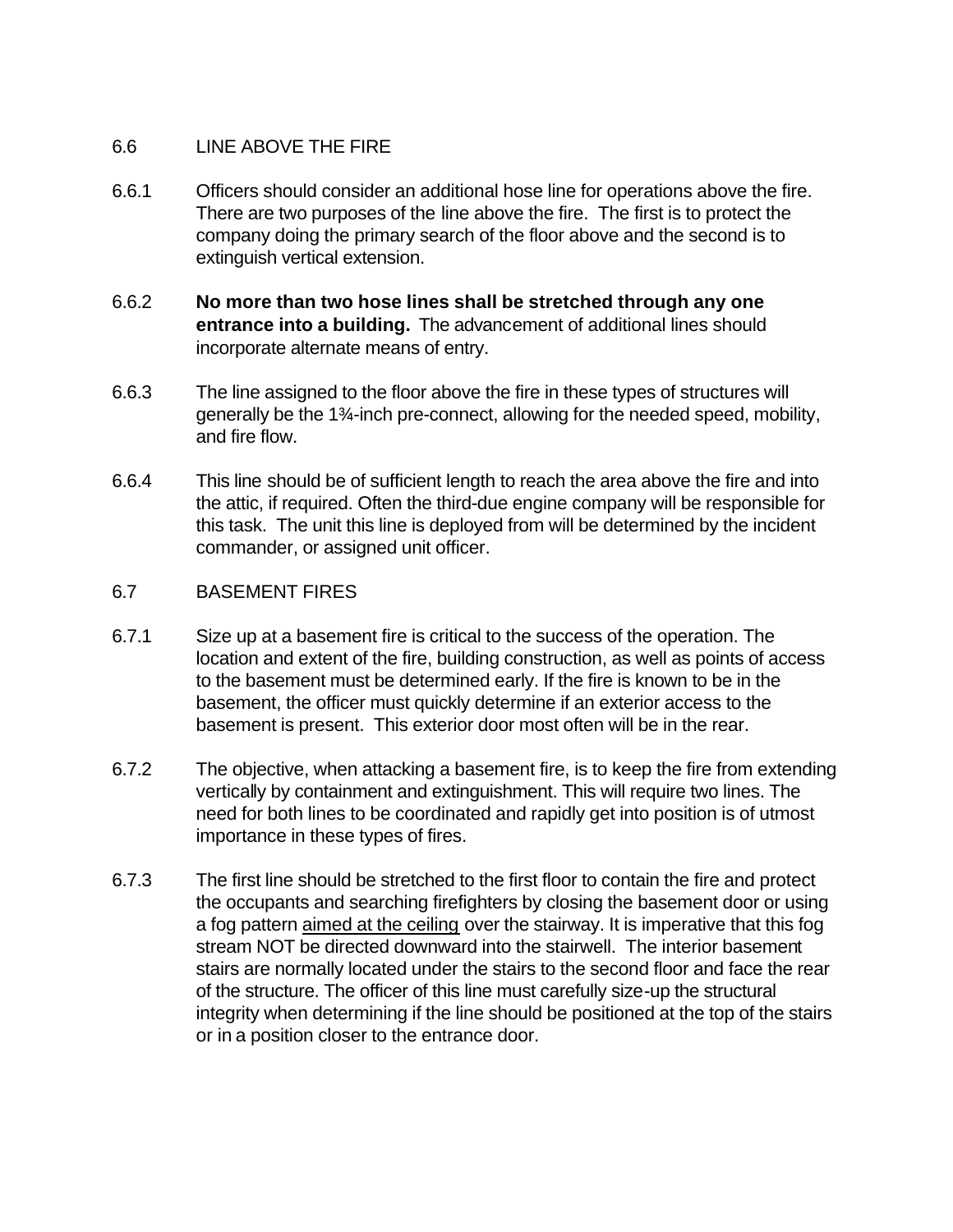- 6.7.4 The second line shall be stretched to the exterior doorway for attack. This stream should be a straight or solid stream to avoid forcing fire, heat, products of combustion, and steam up into the first floor. The exterior attack line shall not begin the attack until it has been confirmed that the first line is in position and ready. The preferred point of attack is the exterior door that leads directly into the basement.
- 6.7.5 Basement fires sometimes need to be attacked with the first line going down the interior stairs. This may be necessary because an exterior entrance into the basement is not accessible, or there may be no entrance at all. Under these circumstances, the officer will need to determine if it is safe to attempt going down the basement stairs for a direct attack on the fire. The officer must carefully evaluate the structural stability, life hazard, and the fire and heat conditions at the top of the stairs. Good judgment must be exercised in deciding if it is safe to proceed down the stairs. In this case, the second line shall back up the first line.
- 6.7.6 If **only one line is available,** or fire or structural conditions do not permit the first line to go to the first floor, then the first line should be stretched to the exterior doorway for attack. After the fire has been knocked down from the exterior entrance to the basement and the first floor is deemed safe for entry, the second line shall be brought to the first floor to extinguish any vertical extension on the floors above. The officer of this line must carefully size-up the structural integrity in determining where or if the line should be positioned on the floor above the fire. This line has two objectives, extinguish any fire that has extended upward and to protect searching firefighters.
- 6.7.7 Occasionally, heavy fire conditions are encountered that prevent an attack from the first floor and there is no exterior entrance to the basement. An option that officers can exercise is that of knocking the fire down from outside the basement. This can be accomplished by applying a fire stream into the basement through a window opening. In most cases, this stream should be a straight or solid stream to avoid forcing fire, heat, products of combustion, and steam up into the first floor. Another option would be to cut a hole in the floor above and operate a fog or distributor nozzle. In either case, officers must ensure that no firefighters have entered the basement and that the application of the stream is simply to knock the fire down so that entry can be made.
- 6.7.8 Should a basement fire occur in a balloon-frame structure, early attention should be given to checking for extension through the stud spaces in the exterior walls. Fire should be expected to extend to all floors and the attic.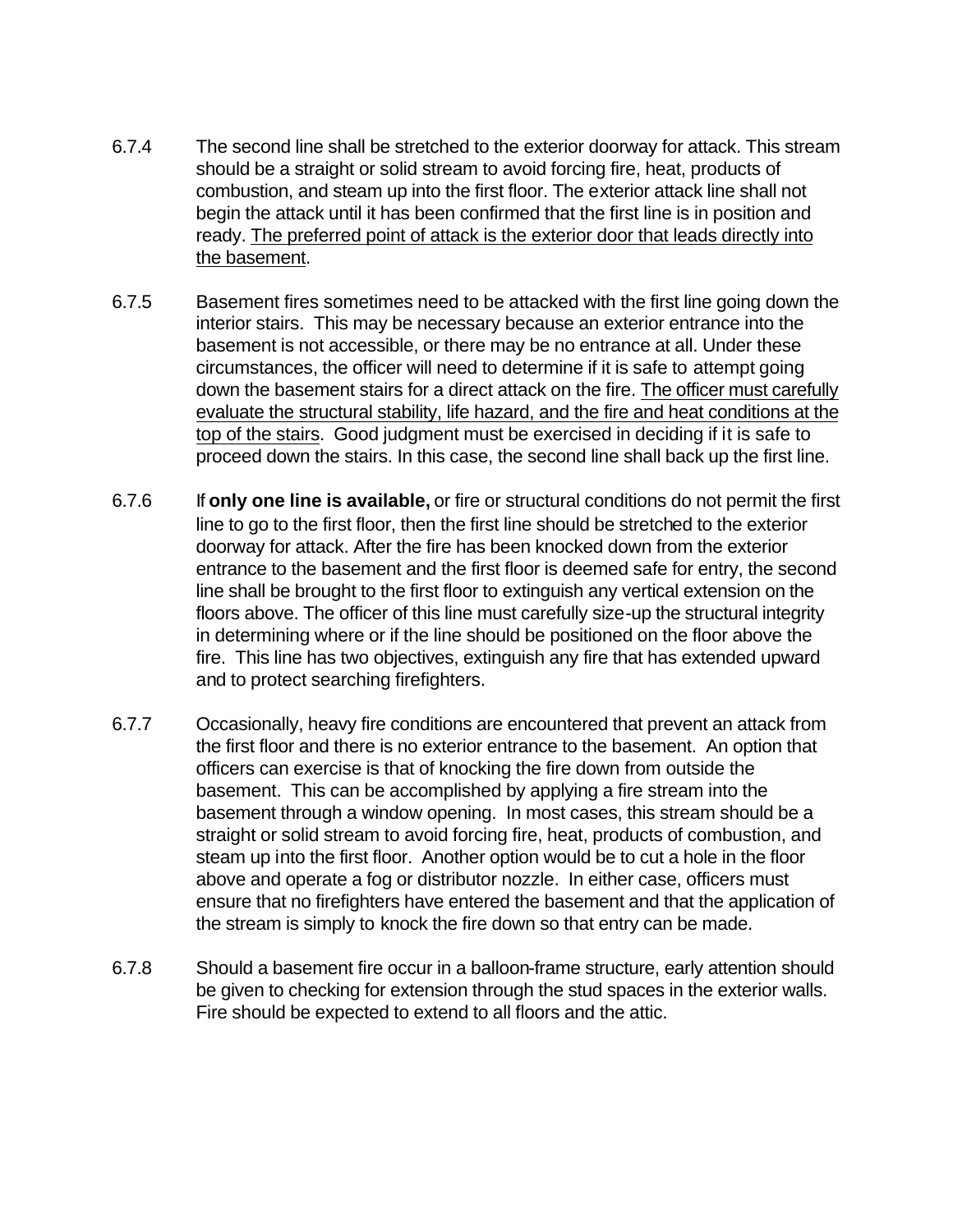6.7.9 The advancement of lines for an interior attack of a basement fire must be coordinated with aggressive ventilation of the basement and floors above.

#### 6.8 GARAGE FIRES

- 6.8.1 The objective when attacking fires that originate in an attached garage is to confine and extinguish the fire from the unburned area of the structure, secure the overhead door in the open position, and prevent extension of the fire to the living area.
- 6.8.2 The need for quick assessment of extension into the living area and attic is imperative. The attached garage fire is known for its ability to extend to upper floors and the attic. The need for companies to check these areas and have charged lines to support them is crucial.
- 6.8.3 The garage may be located under a living area. This area must be quickly checked for smoke and fire spread. Companies operating in this area should be cautious, as the fire below them has direct access to the floor members supporting them.
- 6.8.4 The fact that a garage may have two means of access offers two alternatives that may be utilized to proceed to the seat of the fire.
- 6.8.5 When the initial line is advanced through the overhead door, the status of the door leading to the living area must be known. This door must be closed and protected to prevent the spread of fire and/or smoke to the interior of the house. A hose line must also be advanced through the house to the garage door to prevent extension. The fire attack must utilize a straight or solid stream to prevent the fire and products of combustion from being driven into the main portion of the house.
- 6.8.6 If the decision was made to advance the initial line through the living area of the structure for the attack, the engine company must be ready to operate the line when the door is opened. If this door was left open at the time of the fire, the advancing engine company should anticipate encountering fire in the living area near that door. A second line should be advanced to back up the first or to proceed to the upper floors.
- 6.8.7 Many times the fire will have originated in a vehicle parked within the garage. Standard precautions associated with all vehicle fires, such as exploding bumper cylinders or ruptured fuel tanks, should be observed. An option may be to breach an exterior wall to accomplish initial knockdown.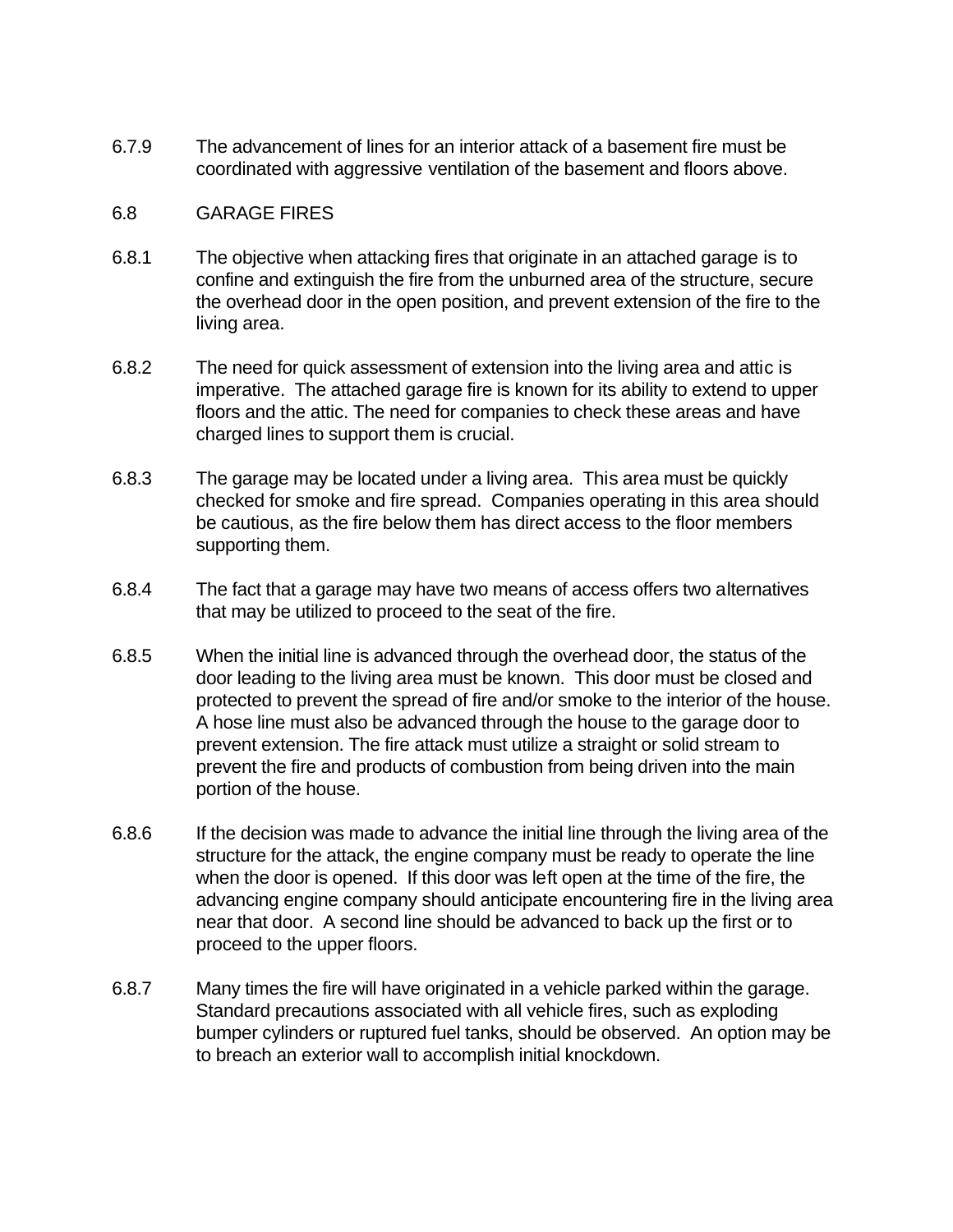6.8.8 Breaching the overhead door in the center about three quarters of the way up from the bottom, can at times provide access to the overhead door manual release. If the manual pull cord is still intact, it may be within reach of the opening made in the door. Pull the cord to disengage the door from the motor, and allowing the door to then be raised.

#### 6.9 ATTIC FIRES

- 6.9.1 Fires in the attic of a single-family dwelling are a result of fire originating in one of several areas. These areas or situations include:
	- The living area or basement that has extended into the structural components and enters the attic via void spaces.
	- Interior fire that has vented through a window and exposes the vented soffit area.
	- Fire that has originated on the exterior of the dwelling and has involved the siding and exposes the soffit area.
	- Fire that has originated in the attic itself by natural occurrences such as lightning strikes, electrical, or mechanical malfunction.
- 6.9.2 Tactics involving fire in the attic will vary to some extent based on the location of the seat of the fire. In the case where fire has originated in the living space or basement, the fire will have to be controlled based on an aggressive interior attack on the seat of the fire followed by hooking voids and ceiling to expose hidden fire in voids and the fire in the attic. These fires may be controlled by one line in the area of fire origin, or normally will require extensive hooking and multiple lines to extinguish depending on the amount of extension and spread.
- 6.9.3 In some situations, fire exposes the soffit area under the eaves which is vented into the attic. This can be caused from fire blowing out windows, a doorway below, or from a fire that originated on the exterior of the structure. In these cases, the first task is to conduct a quick sweep of the soffit and eave line with a hose stream. This quick sweep is intended to knock down fire extending into the attic through the soffit vents. The steam conversion drawn into the attic area can help deter fire advancement to this area before an attack on the seat of the fire is commenced.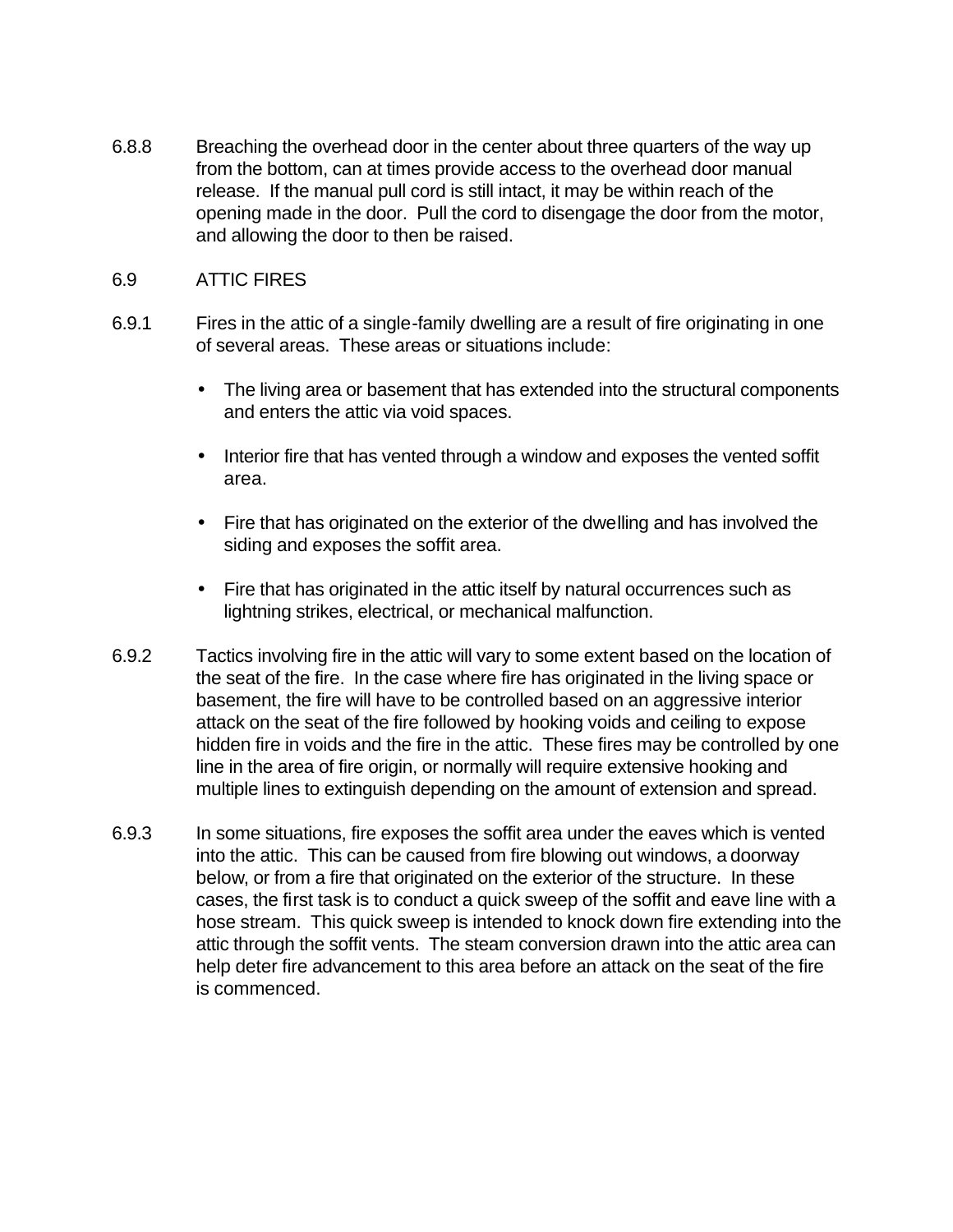- 6.9.4 When encountering fire in the attic only, with no involvement of the living space, unit officers must consider the following as operations commence.
- 6.9.4.1 At this time the occupant's personal belongings in the living space are not involved in the fire.
- 6.9.4.2 Conditions may be very tenable in the living area, even when there is extensive fire above.
- 6.9.4.3 At this point there is high heat and fire in an unoccupied, relatively confined area. A hose stream utilizing a fog pattern is indicated in this instance. Crews will want to use an attic scuttle if readily available, or poke a small hole for placement of the nozzle. Flow the fog pattern for several seconds. The fire should darken down due to the steam conversion and expansion. Avoid flowing the nozzle too long, or the ceiling may become saturated and collapse into the living area.
- 6.9.4.4 The intent of this approach to attic fires is to rapidly knock down the bulk of fire in the attic area until primary search, vertical ventilation, and salvage operations are completed. Extensive ceiling removal may still be required to check for extension, expose pockets of fire, or for the removal of blown in insulation. However, this tactic can "buy' crews the time to search the occupancy and deploy salvage covers without pulling the fire down into to the living space
- 6.9.4.5 **If the attic area has a floor, the nozzle stream will normally not be able to penetrate the attic. In these instances, the officer should look for a pulldown or constructed stairway. If no stairway is found, consider opening the ceiling within approximately 2 feet of the exterior wall where the pitched roof eaves terminate. This area is often not floored due to its inaccessibility and lack of storage space.**
- 6.9.4.6 Pull-down attic stairs shall not be used where fire has been present. These stairs are typically rated to only 250 pounds. Their integrity due to exposure to fire is questionable. A FD attic ladder may be needed, however in most situations the nozzle can be advanced through the opening in the 8-foot ceiling without ladders.
- 6.9.4.7 Attacking the fire through an exterior gable vent should be considered when access to the attic area from the interior would be too time consuming due to the presence of flooring in the attic. Breaching the siding for nozzle access is also an option when interior access is not possible. A piercing nozzle, which typically flows over 100 gpm, is also an option, but the reach of its stream is very limited.
- 6.9.4.8 Aggressive salvage operations and primary search should be ordered as the hose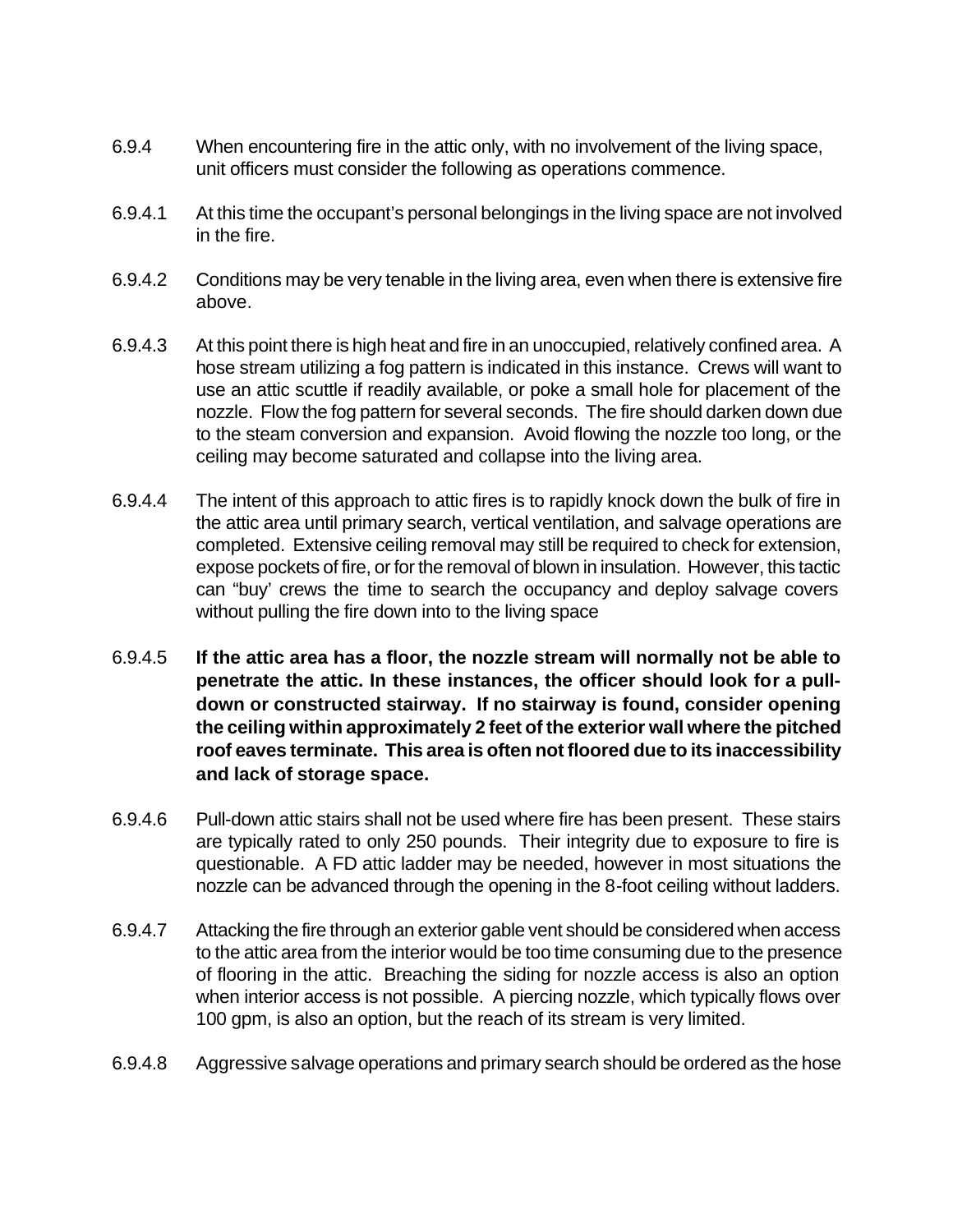line is being deployed.

- 6.9.5 The interior officer should request a report from the command officer on the exterior to convey their observations as the fog stream is being deployed. For example, a report of heavy steam production would indicate that the stream is effective.
- 6.9.6 A roof collapse hazard is present in the single-family dwelling. However, it is not as significant as in a commercial structure where large expanses of ceiling and roof support members are present.
- 6.9.7 Members should be aware of the presence of furnaces and hot water heaters in the unfinished attic areas. This is prevalent in larger homes with multi zone HVAC systems.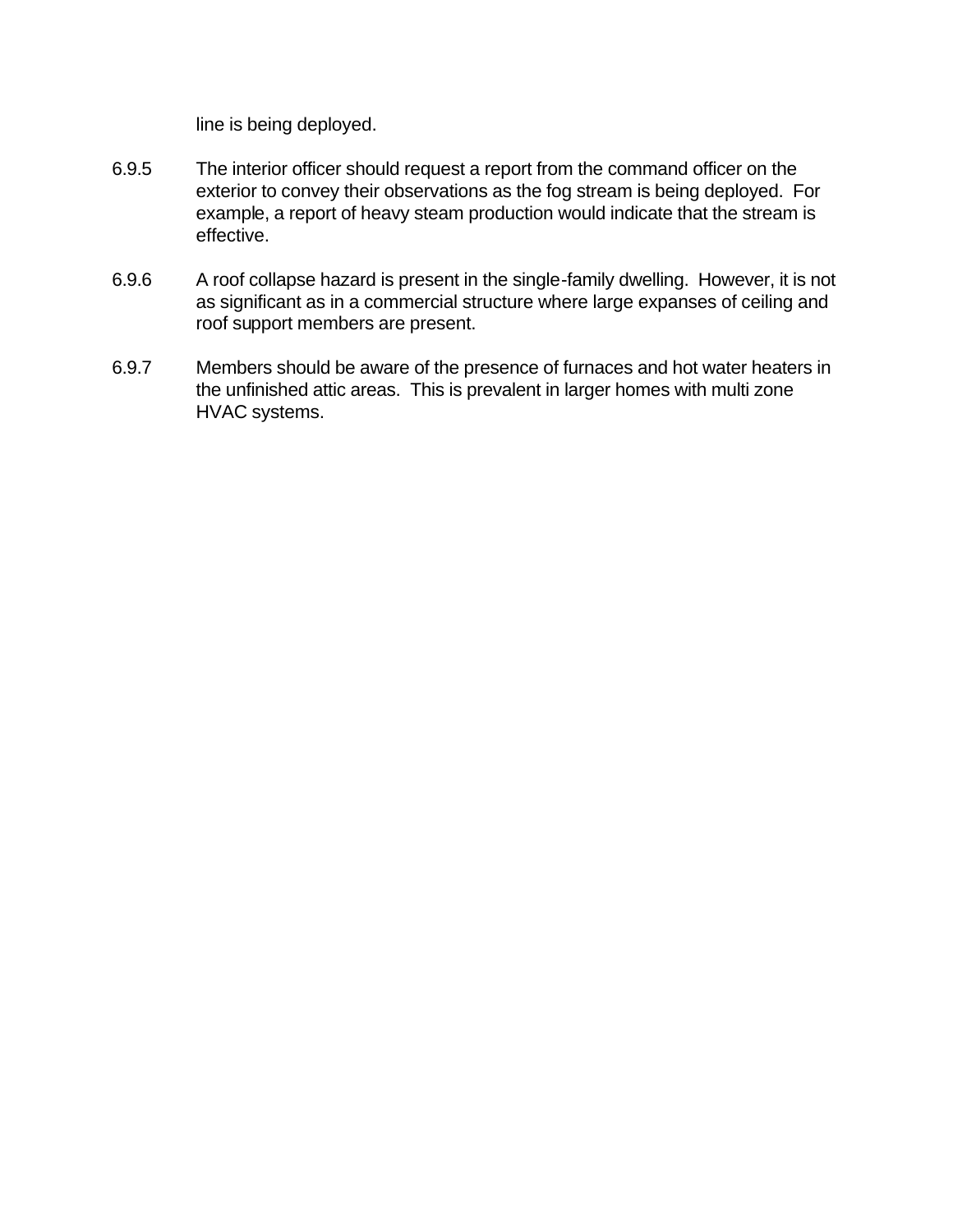## 7 TRUCK AND RESCUE COMPANY TACTICS

**NOTE:** The rescue and truck company's functional duties on a single-family dwelling fire closely parallel one another. Tasks assigned such as a search for victims and location of the fire, forcible entry, ventilation, and control of utilities, may be carried out by either of these units. Assignments specific to the truck would **normally** involve laddering. Success in preserving life and property hinges on the proficiency of the members performing these duties. If a second truck is sent on a house fire response in lieu of a rescue, the **second truck** will assume duties assigned to the **rescue** as described in this section.

- 7.1 POSITIONING
- 7.1.1 The preferred position for the truck company at fires in single-family dwellings will be the front of the structure with deployment of ground ladders as a primary concern.
- 7.1.2 The position of the rescue company at fires in single-family dwellings will generally be one that affords rapid access to the structure, but does not block other companies.
- 7.1.3 Other units responding on the incident shall keep the front of the structure open for the truck. Units arriving after the truck should be cognizant of the possible need for access to the ground ladders, and keep the rear open at least 50 feet for ground ladder deployment.
- 7.1.4 It is recognized that there are circumstances that will prevent units from positioning as preferred. At times, only one engine will be able to position in close proximity to the structure, as is the case with a home located at the end of a long narrow driveway.

#### 7.2 INITIAL ACTIONS

7.2.1 The initial actions of the first arriving truck or rescue will be determined by the plan of action developed from the size-up. After ensuring entry, these initial actions will generally be tactics focusing simultaneously on primary search and ventilation. Ventilation must be done to support the search as well as the advance of the attack.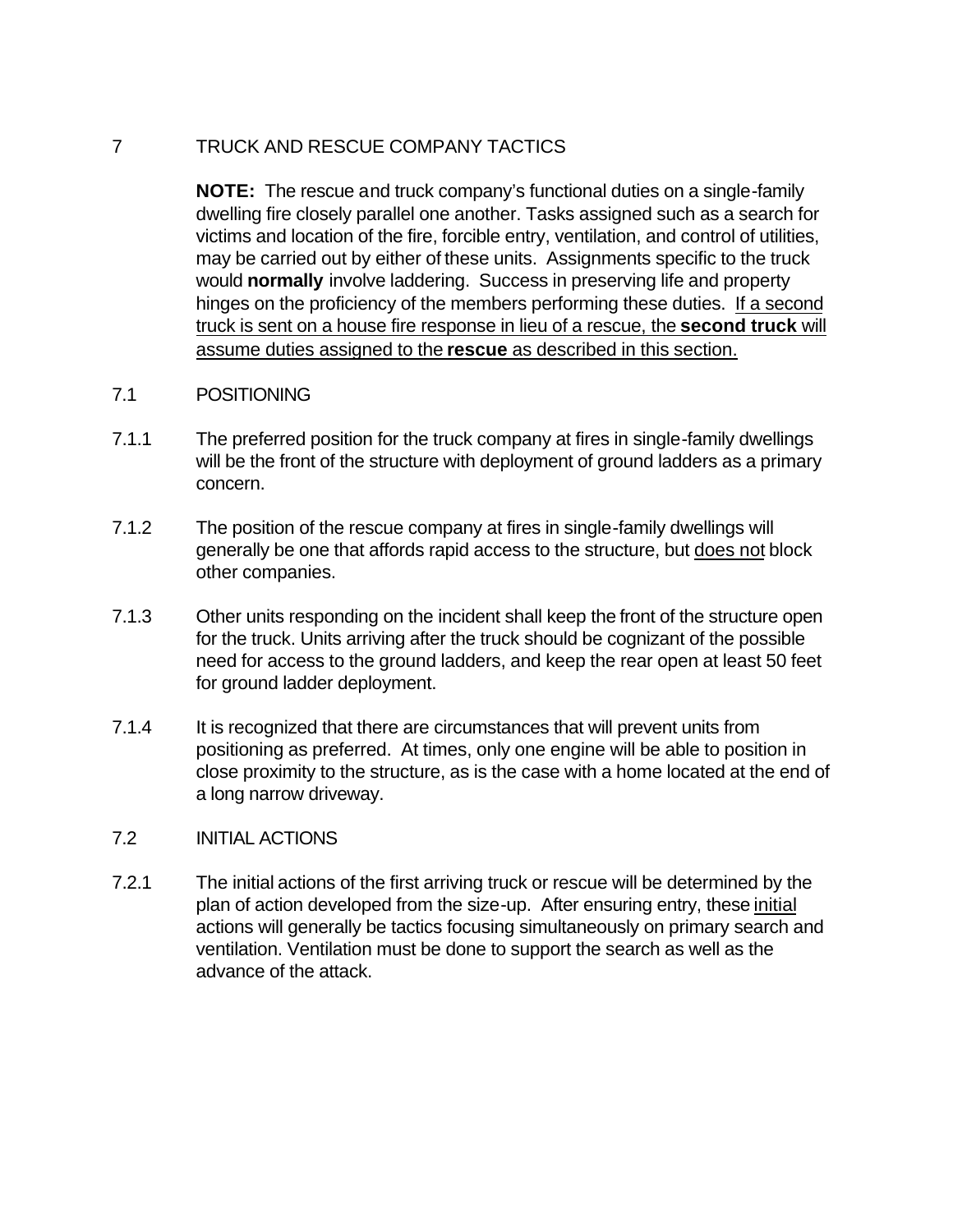- 7.2.2 The initial actions of the truck and rescue company will depend on their arrival sequence. Should the rescue company arrive at the same time as the truck, the rescue company will generally be assigned the task of entry and primary search and the truck is responsible for laddering and outside ventilation.
- 7.2.3 When only the truck or the rescue is on the scene, the officer may have to split the crew. The tasks of search and ventilation must be accomplished simultaneously requiring the crew to split with a member venting from the exterior while the officer and other member conduct the primary search inside.
- 7.2.4 Upon arrival of the other unit, this officer is responsible for ensuring laddering and outside ventilation is accomplished.
- 7.2.5 Certain size-up factors (untenable conditions, signs of backdraft, or smoldering stage, etc.) may indicate the need for ventilation prior to entry into the structure. When these conditions are observed the fire shall be vented prior to entrance into the structure. Before venting, the initial charged line must be in place and ready. In most cases, ventilation should occur from the top down using the removal of windows as the avenue for hot gases to escape. If ladders are used to remove upper-story windows, consideration should be given to leaving one or more in place. This allows the advantage of interior crews seeing the ladder placement prior to entrance into the structure. Paths of ingress should also be forced, but not opened.
- 7.3 FORCIBLE ENTRY
- 7.3.1 The purpose of entry will be to initiate a primary search and allow access for the advancing engine company.
- 7.3.2 The task of gaining entry into single-family dwellings will generally be easily achieved using basic conventional methods.
- 7.3.3 The access point for the engine company will almost always be the front door. This location may be altered due to the location of the fire, in an effort to attack from the unburned part of the structure. In situations where the front door is not the primary access point, it should still be opened for safety purposes.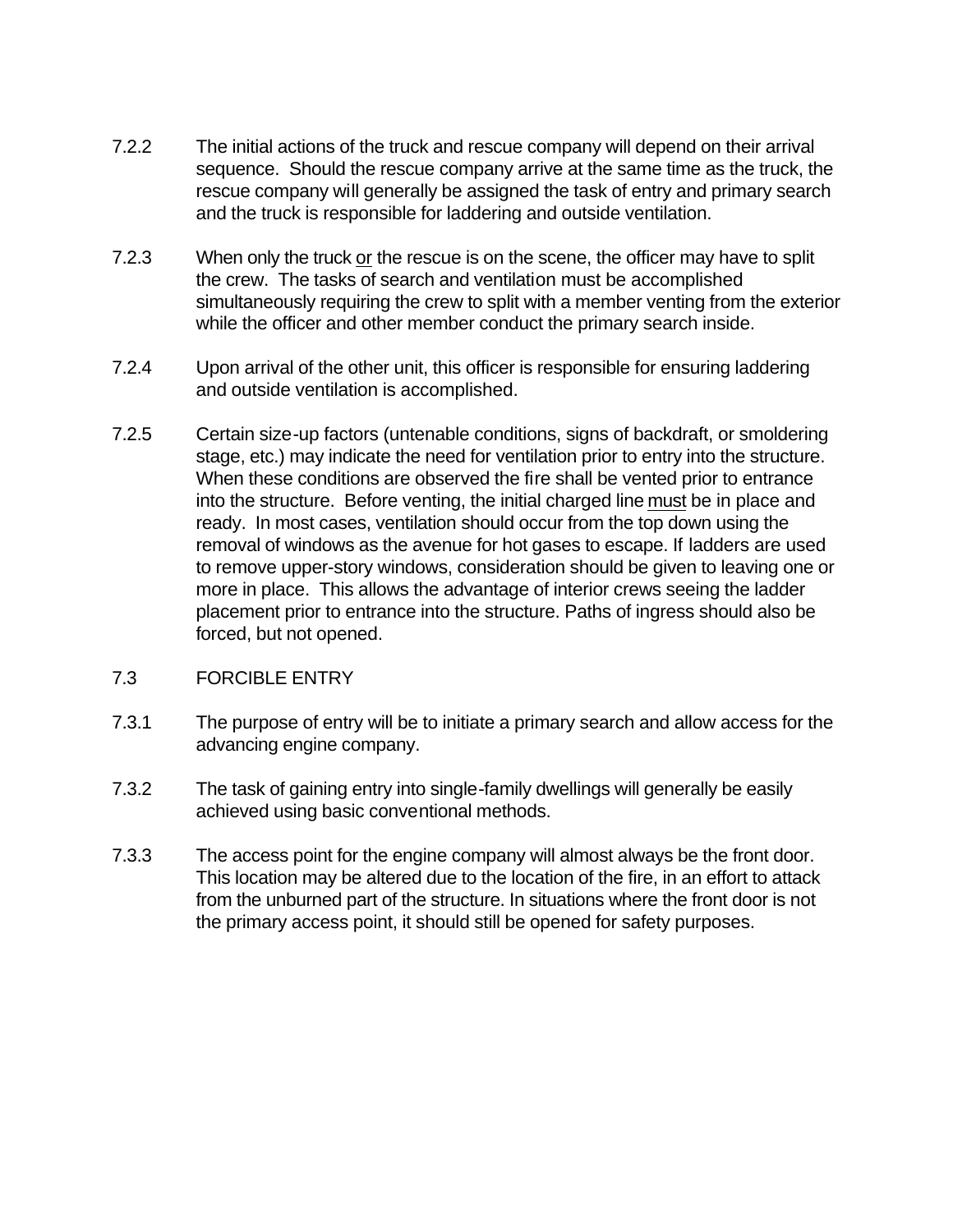# 7.4 RESCUE AND PRIMARY SEARCH

- 7.4.1 The area close to the fire on the fire floor and the area directly above the fire, are considered to be the two most *dangerous* areas. Means of egress and sleeping areas are generally considered to be the most *critical* areas to search. The objective in a primary search will be to check these areas first. Various means may be used to arrive at these locations. Support for the primary search should include ladders to upper-story bedroom windows and hose lines engaged on the fire.
- 7.4.2 The task of executing the primary search should be accomplished quickly due to relatively small areas within most single-family dwellings. As the area to be searched increases in relation to size of the structure, there must be an equal increase in the resources to accomplish the task. This need must be identified early, and requested immediately.
- 7.4.3 When accessing the fire floor, crews should begin the search as they make their way to the fire area. Crews going to the floor above the fire must also begin searching immediately, but with the objective of quickly getting to the area over the fire first, and then searching outward from that point.
- 7.4.4 Should the tactic of vent, enter and search (V.E.S.) be used to search the bedrooms, the incident commander must be notified to avoid duplication of effort and possible injury.
- 7.4.5 The outcome of the primary search must be reported to the incident commander because this is the primary strategic focus of the operation.
- 7.5 VENTILATION
- 7.5.1 Ventilation is performed either to support a search, "venting for life" or support the fire attack, "venting for fire". This strategic decision will determine the method, location and timing of ventilation.
- 7.5.2 "Venting for life" will be accomplished through the aggressive removal of windows where appropriate. The areas of reported or suspected occupants should be addressed first. This must be immediately followed by a search of that particular area.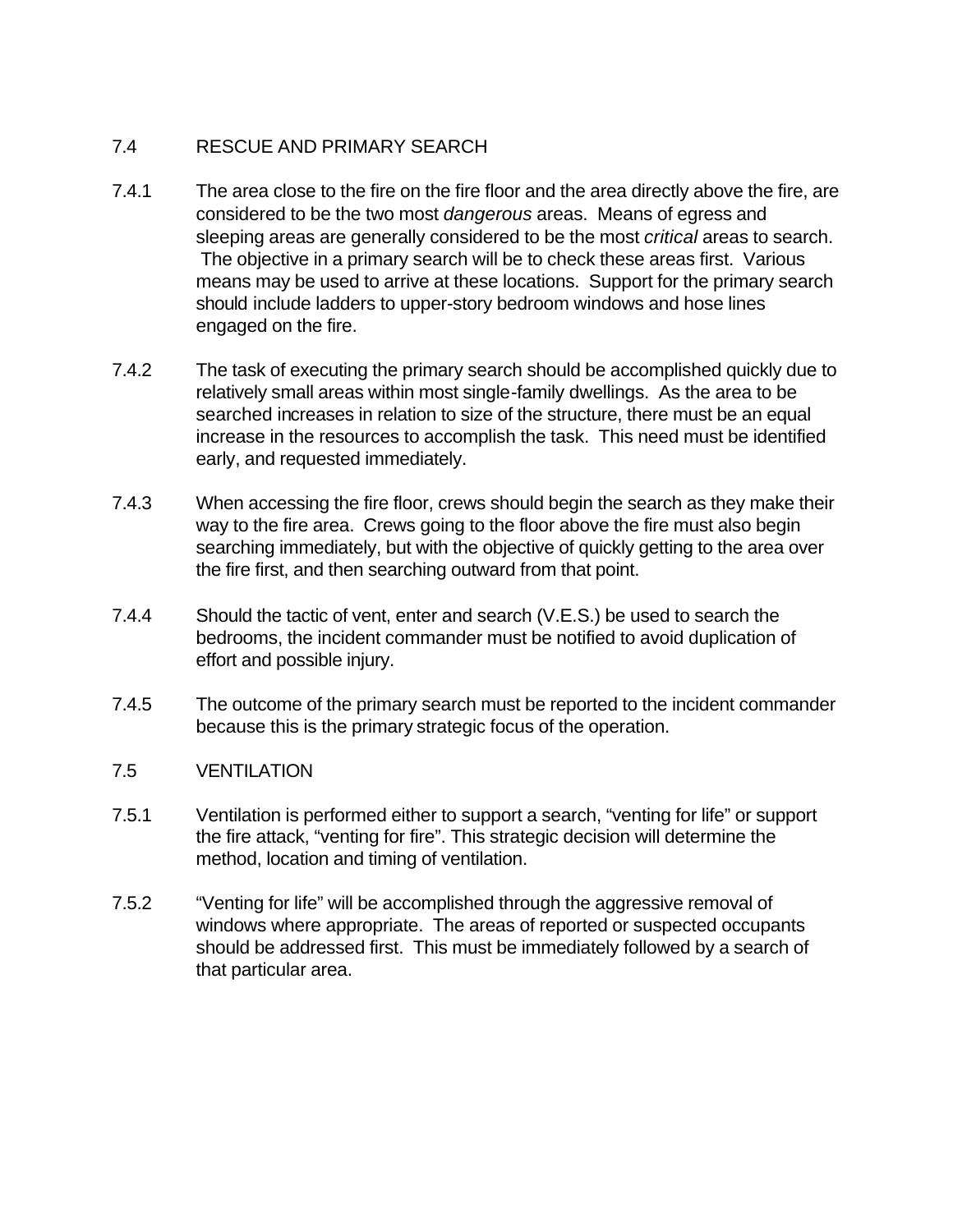- 7.5.3 In most cases, ventilation is accomplished simultaneously with search and is sometimes required PRIOR to the commencement of the search. Therefore, ventilation must be coordinated with the search. Ventilation coordinated with an aggressive primary search can improve the survivability of victims because it:
	- Reduces heat and smoke on the interior.
	- Reduces potential for flashover.
	- Allows firefighters to search faster and more effectively.
	- Allows for locating the fire more rapidly.
- 7.5.4 "Venting for fire" will be accomplished through the coordinated and limited removal or opening of windows in the fire area. The areas where fire can be seen or are showing the highest concentration of smoke should be opened when the attack line is in position to confine the fire.
- 7.5.5 The need for rooftop ventilation in a single-family dwelling will depend on the extent and location of the fire. Generally, the roof will not need to be ventilated unless the fire has entered the attic area, extended into the structure walls, or has considerable hold of the top floor.
- 7.5.6 Vertical, rooftop ventilation should be accomplished through common methods, when ordered by command. The discovery of a lightweight trussed roof should be made known and reacted to appropriately. Members MUST be independently supported when operating on lightweight construction. A viable and safer option is to vent the ends of a gable roof.
- 7.5.7 Mechanical and positive pressure ventilation (PPV) works well for smoke removal in these types of structures. PPV shall NOT be used in balloon-frame construction.
- 7.6 LADDER DEPLOYMENT
- 7.6.1 The purpose of laddering is to provide access into the dwelling, and an escape route for firefighters operating within.
- 7.6.2 Laddering at a fire in a single-family dwelling should be done to the front and rear of all floors above ground level, with attention given to the bedroom windows. This can generally be accomplished with ladders of 35 feet or less that are found on most apparatus at the incident scene.